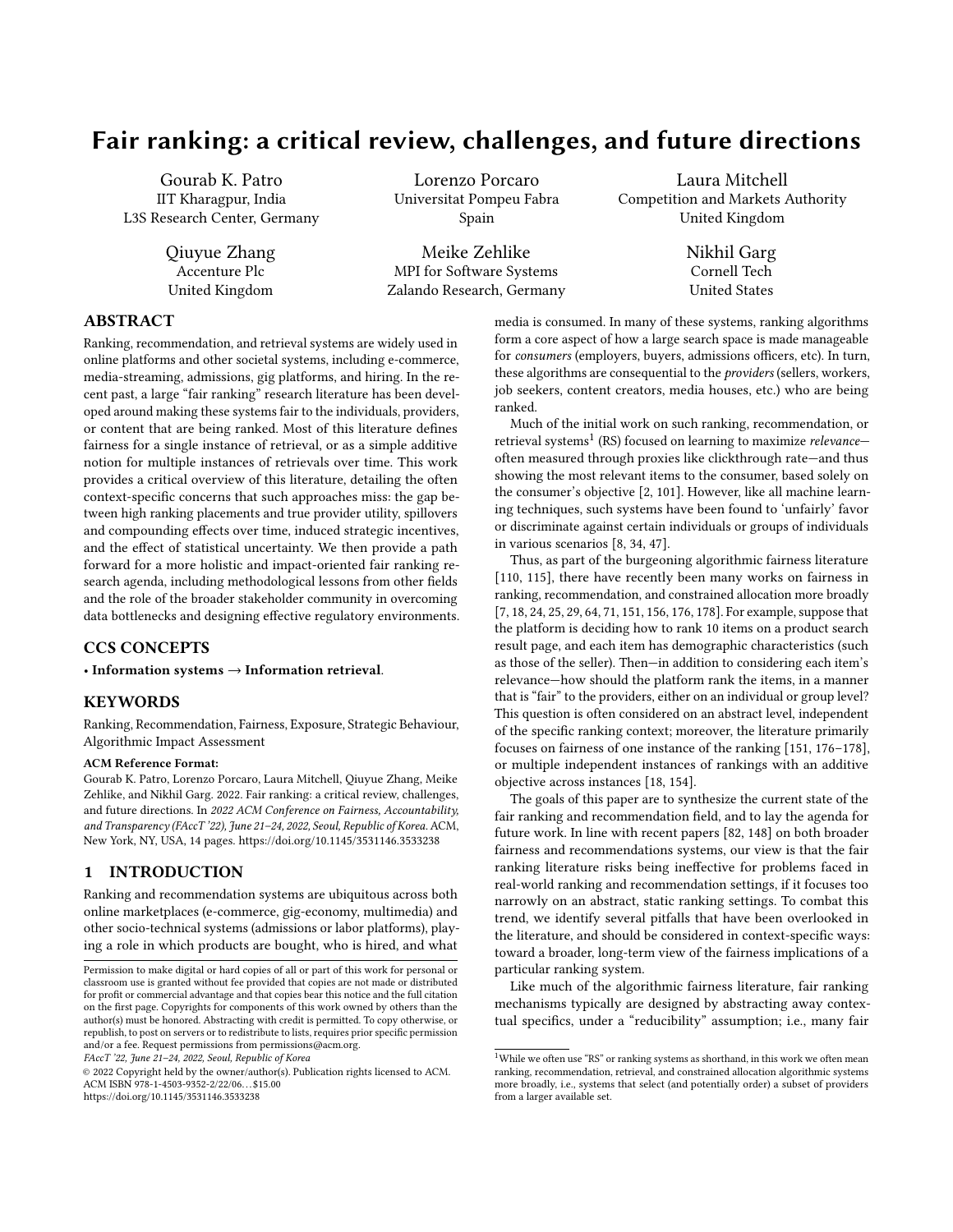ranking problems of interest can be reduced to a standard problem of ranking, that is a set of items or individuals constrained to a chosen notion of fairness or optimized for a suitable fairness measure (or multiple instances of such ranking over time with simple additive extensions); however, as Selbst et al. [\[148\]](#page-12-4) elucidate, the abstractions necessary for such a reduction often "render technical interventions ineffective, inaccurate, and sometimes dangerously misguided."

Overview and Contributions. In this work, we outline the many ways in which such a reduction often abstracts away many of the important aspects in the fair ranking context: the gap between position-based metrics and true provider utility, spillovers from one ranking to another across time and products, strategic incentives induced by the system, and the (differential) consequences of ranking noise. Studying fair ranking questions in such a reduced format and ignoring these issues might work in the ideal environment chosen during the problem reduction, but is likely insufficient to bring fairness in a real-world ranking system. For example, a ranking algorithm that does not consider how relevance or consumer discrimination affects outcomes, or how early popularity leads to compounding rewards on many platforms, is unlikely to achieve its fairness desiderata; furthermore, ignoring strategic manipulation (such as Sybil attacks where a provider creates multiple copies of their profile or items) may lead to fairness mechanisms amplifying rather than mitigating inequities on the platform. We believe that these aspects must be tackled by the fair ranking literature, in order for this literature to positively affect practice.

We then overview methodological paths forward to incorporate these aspects into fair ranking research, as part of a broader longterm framework of algorithmic impact assessments—simulations, applied modeling, and data-driven approaches—along with their challenges. Finally, we conclude with a discussion on the broader regulatory, legal, and external audit landscape, necessary to translate the fair ranking literature into systems in practice.

Figure [1](#page-2-0) summarizes our paper at a high level.

Outline. Section [2](#page-1-0) contains an overview of the fair RS literature. Section [3](#page-2-1) presents the aspects of ranking systems that we believe should be most covered by future fair RS work. Section [4](#page-5-0) contains the discussion of the paths forward within the broader data and regulatory landscape.

# <span id="page-1-0"></span>2 OVERVIEW OF FAIR RANKING LITERATURE

Designing effective ranking, recommendation, or retrieval systems (RSs) requires tackling many of the same challenges as to build general machine learning algorithms—with additional challenges stemming from the characteristic that such systems make comparative judgments across items; a high position in the ranking is a constrained resource. RSs often employ machine learned models to estimate the relevance (or probability of relevance) of the items to any search or recommendation query [\[2,](#page-9-0) [101\]](#page-11-0). Historically, while user utility is the broader objective [\[133\]](#page-12-5), the most popular guiding principle is the Probability Ranking Principle [\[140\]](#page-12-6): items are ranked in descending order of their probability to be relevant to the user, often estimated through click-through rates. For a broad range of user utility metrics—such as mean average precision [\[163\]](#page-13-3), mean

reciprocal rank [\[162\]](#page-13-4), and cumulative gain based metrics [\[84,](#page-11-5) [85\]](#page-11-6) this principle in turn maximizes the expected utility of a ranking system for its users [\[85\]](#page-11-6).

However, not only are more (estimated to be) relevant items typically ranked higher, but also users tend to click more on higher positioned items, even conditioned on relevance. Such a position bias [\[38\]](#page-10-6) means that expected attention (exposure) from users decreases significantly while moving from the top rank to the bottom one; for example, users may evaluate items sequentially from the top rank, until they find a satisfactory one. It is thus important for producers to be ranked highly; a small difference in relevance estimation could result in a large difference in expected user attention (for example, see Appendix Table 1). Depending on the ranking context, e.g., ranking products vs. ranking job candidates, high ranking positions directly translate to rewards, or at least increase their likelihood. (However, as we explain in the next section, the gap between exposure and true provider utility is an important one to understand.) Note that despite the recent explorations into multisided fairness in online platforms [\[24,](#page-10-3) [43,](#page-10-7) [121,](#page-12-7) [128,](#page-12-8) [154\]](#page-12-3), we restrict our discussion to provider fairness which has been studied quite extensively.

Fairness in Rankings. Due to the importance of rankings for providers, and as part of the increased focus on machine learning injustices, there has been much recent interest in fairness and equity for providers rather than just ranking utility for consumers. There are numerous definitions, criteria and evaluation metrics to estimate a system's ability to be fair [\[28,](#page-10-8) [37,](#page-10-9) [46,](#page-10-10) [60,](#page-10-11) [96,](#page-11-7) [110,](#page-11-1) [111,](#page-11-8) [115,](#page-12-0) [172\]](#page-13-5). Given heterogeneous settings, the complex environment in which retrieval systems are developed, and the multitude of stakeholders involved that may have differing moral goals [\[53\]](#page-10-12) and worldviews [\[56\]](#page-10-13), there is obviously no universal fairness definition; at a high level, however, many definitions can be classified into whether the objective is to treat similar individuals similarly (individual fairness) [\[44\]](#page-10-14), or if different groups of individuals, defined by certain characteristics such as demographics, should be treated in a similar manner (group fairness) [\[152\]](#page-12-9).

In the following, we overview the concepts and works most relevant for our critiques and the agenda that we advocate. Fairness notions from the domain of classification can—to a certain extent be adopted to serve in ranking settings. They typically only require additional consideration of the comparative nature of rankings and of how utility is modeled [\[28\]](#page-10-8). Compared to relevance-only ranking, adding fairness considerations often leads to the optimization of a multi-objective (or a constrained objective), where the usual utility (or relevance) objective comes along with a fairness constraint or objective focused on the providers [\[139,](#page-12-10) [167\]](#page-13-6).

One branch of the literature [\[7,](#page-9-2) [29,](#page-10-5) [64,](#page-11-2) [176,](#page-13-1) [178\]](#page-13-2) reasons about probability-based fairness in the top-k ranking positions, which puts the focus onto group fairness. These works commonly provide a minimum (and for some cases also maximum) number or proportion of items/individuals from a protected groups, that are to be distributed evenly across the ranking. The methods do not usually allow later compensation, if the fairness constraints are not met at any of the top-k positions (e.g., by putting more protected than non-protected items to lower positions).

Another set of works [\[18,](#page-10-2) [42,](#page-10-15) [151,](#page-12-1) [156,](#page-12-2) [177\]](#page-13-7) assign values (often referred to as attention or exposure scores) to each ranking position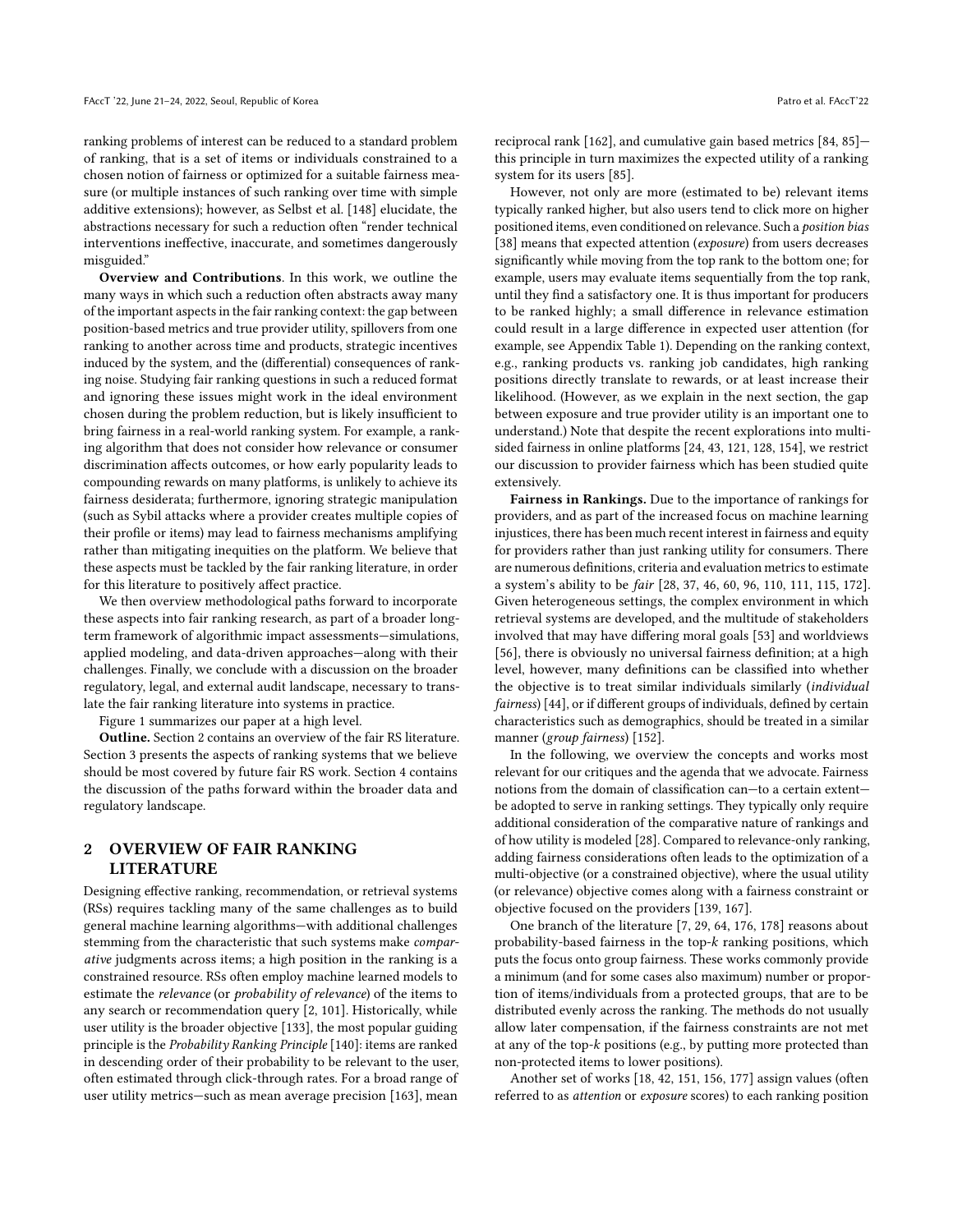<span id="page-2-0"></span>

Figure 1: This figure paints a big picture of the paper and succinctly summarizes our position on the field of fairness in retrieval systems, i.e., current fair RS mechanisms often fail to recognize several real-world nuances like delayed impacts, uncertainties in outcomes, ecosystem behaviour (discussed in Section [3\)](#page-2-1); thus we must design fairness interventions in an impact-oriented approach with a holistic and long-term view of RS in mind. In Section [4,](#page-5-0) we discuss how algorithmic impact assessment can be helpful in this regard. More specifically in Section [4.1,](#page-6-0) we overview various applied modeling techniques and simulation frameworks which in tandem can be used for impact-oriented studies of fairness in RS. Following this, in Sections [4.2](#page-7-0) and [4.3](#page-8-0) we briefly discuss various data bottlenecks and legal hurdles which might challenge the efforts towards a holistic view of RS fairness.

based on the expected user attention or click probability. These works argue that the total exposure is a limited resource on any platform (due to position bias), and advocate for fair distribution of exposure to ensure fairness for the providers. In contrast to the former line of work, using exposure as a metric to quantify provider utility has brought up not only group fairness notions [\[122,](#page-12-11) [151\]](#page-12-1), but also definitions to enhance individual fairness [\[18,](#page-10-2) [23,](#page-10-16) [151\]](#page-12-1). Further, in contrast to probability-based methods, these methods balance the total exposure across individuals or groups, and thus they do allow compensations in lower positions.

Generally the problem definitions in these works center around a single instance of ranking, i.e., at a particular point in time we are given a set of items or individuals, their sensitive or protected attribute(s) (e.g., race and gender), and their relevance scores; the task is to create a ranking which follows some notion of fairness (like demographic parity or equal opportunity) for the items or individuals, while maximizing the user utility. Some exceptions are Biega et al. [\[18\]](#page-10-2), Sühr et al. [\[154\]](#page-12-3) and Sürer et al. [\[156\]](#page-12-2), that propose to deterministically ensure fairness through equity in amortized exposure, i.e., addition over time or over multiple instances of ranking. In the next section, we argue that both these broad approaches (probability-based, and exposure-based) may be incomplete in many applications, due to their exclusive focus (either directly or indirectly) on ranking positions.

# <span id="page-2-1"></span>3 PITFALLS OF EXISTING FAIR RANKING MODELS

In this section, we enumerate several crucial aspects of ranking and recommendation systems that substantially influence their fairness properties, but are ignored when considering an abstract fair ranking setting. The left hand side of Figure [1](#page-2-0) summarizes this section. We begin in Section [3.1](#page-3-0) by noting that exposure (or more generally, equating higher positions with higher utility) often does not translate to provider utility. Section [3.2](#page-3-1) discusses spillovers across rankings, either over time, across different rankings on the same user interface, or competition across platforms. Section [3.3](#page-4-0) discusses strategic provider responses, and how they may counteract (or worsen) the effects of a fair ranking mechanism. Finally, Section [3.4](#page-4-1) illustrates how noise—either in demographic variables or in other aspects—may differentially affect providers within a fair ranking mechanism.

Note that these issues are also present in other aspects of ranking, and in algorithmic fairness literature more generally; in fact, we also discuss if and how such issues have been studied in related settings. However, we believe that the intersection of fairness and ranking challenges amplify these concerns; for example, the naturally comparative aspect of rankings worsens the effects of competitive behavior and differential uncertainties.

Finally, while these pitfalls may not be the only ones, we believe these are the major ones which may cause the failure of proposed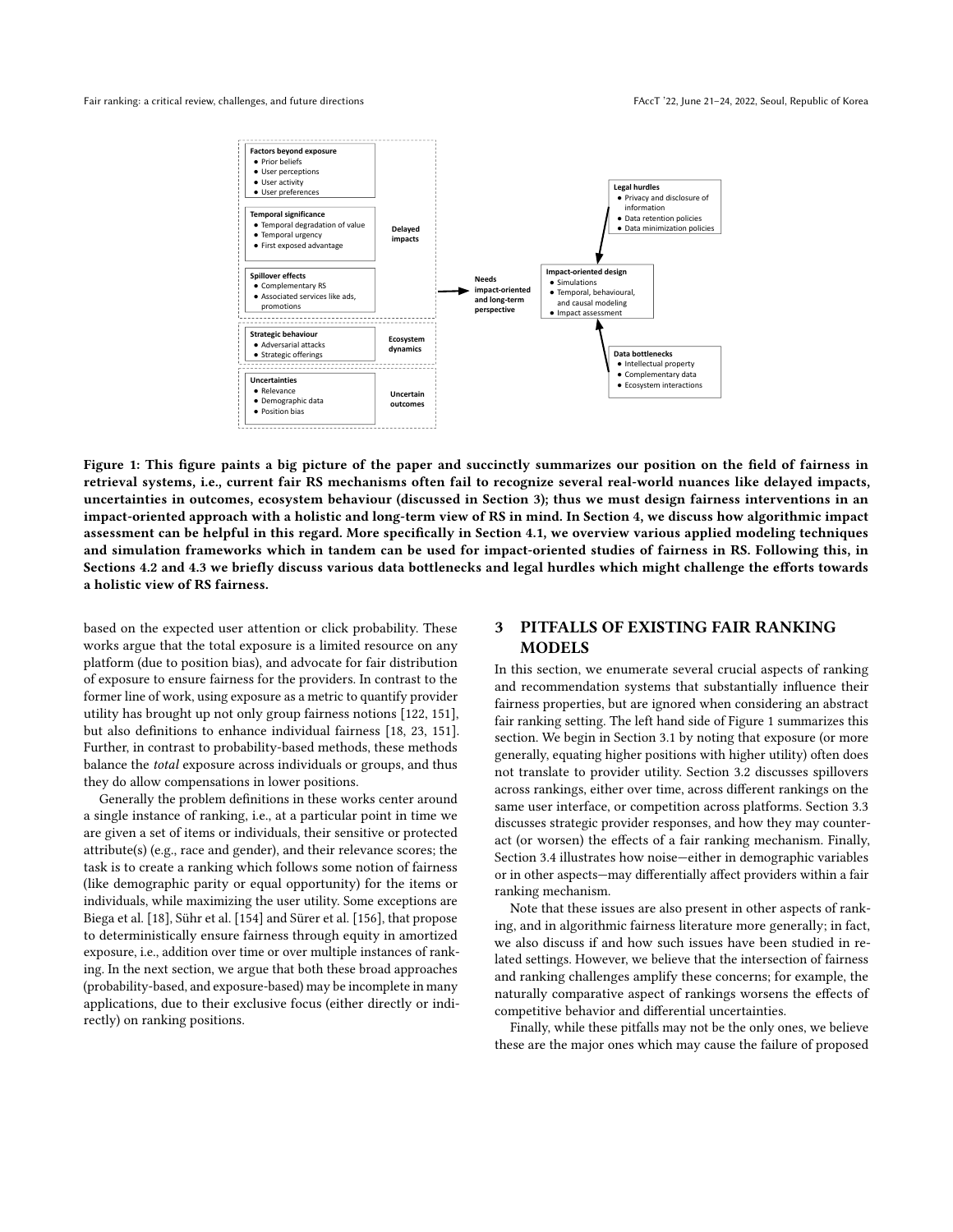fair ranking frameworks in delivering fair outcomes in several realworld scenarios. In the next section (Section [4\)](#page-5-0), we elaborate on how to tackle these challenges.

# <span id="page-3-0"></span>3.1 Provider Utility beyond Position-based Exposure

As discussed above, the fair ranking literature often uses exposure as a proxy for provider utility<sup>[2](#page-3-2)</sup> [\[28,](#page-10-8) [46,](#page-10-10) [151,](#page-12-1) [177\]](#page-13-7). For example, wellknown fair ranking mechanisms like equity of attention [\[18\]](#page-10-2) and fairness of exposure [\[151,](#page-12-1) [177\]](#page-13-7) emphasize fairly allocating exposure among providers. Such works often implicitly assume that exposure is measured solely through a provider's position in the ranking; i.e., each position is assigned a value, independent of context. While such ranking-position-based exposure is often a useful measure of provider utility, such a focus misses context-specific factors due to which higher exposure does not necessarily lead to increased user attention, or that increased user attention may not directly translate to provider utility, as measured through, e.g., sales or long-term satisfaction.

This measurement-construct gap—between exposure as a measurement and provider utility as the construct of interest—is not a challenge unique to fairness-related questions in ranking. For example, not distinguishing between varying levels of attention from users could affect the performance of algorithms designed to maximize sales, as it would affect the predictions of algorithms using exposure to calculate sales probabilities [\[118\]](#page-12-12) or information diffusion on a social network [\[10\]](#page-9-3). However, this gap may be especially important to be considered in a research direction that often seeks algorithmic solutions to inequities stemming from multiple causes, including the actions of other platform participants; for example, much work has analyzed (statistical or taste-based) discrimination on online platforms in which, even conditional on exposure, one type of stakeholders are treated inequitably by other stakeholders (see, e.g., racial discrimination by employers [\[45,](#page-10-17) [120\]](#page-12-13)). In such settings, fair-exposure based algorithms may not uniformly or even substantially improve outcomes (we give an example in Appendix Table 2); this was recently underscored by Sühr et al. [\[155\]](#page-12-14), which found through a user survey that such algorithms' effectiveness substantially depends on context such as job description and candidate profiles.

Another especially relevant contextual factor beyond position is time: in fast moving domains like media, items may only be relevant for a short period of time [\[27,](#page-10-18) [174\]](#page-13-8). In such scenarios, the stakeholders (both users and providers) most benefit from immediate exposure. For example, recency is an important aspect of relevance in breaking news [\[30\]](#page-10-19), job candidates should be shown before vacancies are filled, and restaurants get more orders if recommended during peak hours to nearby customers [\[11,](#page-9-4) [174\]](#page-13-8).

More broadly, one should consider which providers are being exposed to which users and when, as the value of a ranking position depends substantially on such match relevance and participant characteristics. Fair ranking models focusing solely on position, and thus oblivious to such context, may not have the desired down-

<span id="page-3-1"></span>3.2 Spillovers effects: compounding popularity, related items, and competition

stream effects and may fail to deliver on fairness. We illustrate this

consequence in an example in Appendix Table 3.

While the immediate effect of an item's position in the ranking (e.g., an immediate sale) may be first-order, there are often substantial spillover effects or externalities, which should be incorporated in fair RS models. Here, we discuss three of such effects: compounding popularity or first-exposed-advantage, spillovers across products and ranking types, and competition effects.

Perhaps the most important spillover is a compounding popularity or first-exposed-advantage, $3$  in which the exposure an item receives during its early stages can significantly affect its long-term popularity [\[52\]](#page-10-20). For example, early feedback in terms of clicks, sales, etc. could improve an item's estimated relevance scores, raising its future rankings; there may further be a popularity bias or herding phenomenon in which users are more likely to select an item, if they observe that others have selected it before them [\[1,](#page-9-5) [142,](#page-12-15) [153\]](#page-12-16). Similarly, as reflected in re-targeting in advertising, user preferences may change with exposure to an item. Thus, past exposure plays a huge role in determining the long-term effects of future exposure; denial of early exposure could risk the viability of small providers [\[116\]](#page-12-17). Though one may intuitively think that continuous re-balancing of exposure through fairness-enhancing methods may overcome (or at least reduce) this problem, the real-world-proof is still to be made and early evidence suggests otherwise (see Sühr et al. [\[155\]](#page-12-14)).

Second, ranking systems—such as product recommendations are rarely deployed as stand-alone services. They are often accompanied by associated services such as sponsored advertisements [\[78\]](#page-11-9), similar or complementary item recommendations [\[138\]](#page-12-18) on individual item pages on e-commerce, media-streaming platforms and other marketplaces [\[94,](#page-11-10) [131\]](#page-12-19), non-personalized trending items [\[16,](#page-10-21) [39,](#page-10-22) [132\]](#page-12-20), and other quality endorsements like editor's choice [\[80\]](#page-11-11). Due to the presence of these associated services, user attention reaching an item may spill over to other items [\[98,](#page-11-12) [136\]](#page-12-21). For example, complementary items or items similar to an item may receive spillover exposure thereby resulting in increased exposure levels for such items, via 'you may also be interested' or 'items similar to' recommendations, potentially leading to undesirable inequalities even under a fair RS model; we give such an example in Appendix Table 5.

Finally, there are competition and cross-platform spillover effects [\[49,](#page-10-23) [92\]](#page-11-13): users may reach an item, not through the recommendation engine on the platform, but, e.g., via a search engine [\[83\]](#page-11-14), product or price comparison sites [\[88\]](#page-11-15), or other platforms like social media [\[79,](#page-11-16) [145\]](#page-12-22). In these instances, the recommendation engine at the user entry-point, e.g., the search engine's recommendation system, will have a downstream effect on the exposure of items on the end site where the items are listed. These spillover effects could be important to analyze when designing potential 'entry-point' recommendation systems. Perhaps more importantly—since a platform

<span id="page-3-2"></span><sup>&</sup>lt;sup>2</sup>Note that, here we are talking about the utility gained by a provider as a result of getting ranked. Thus provider utility is not same as user utility.

<span id="page-3-3"></span> $^3\mathrm{The}$  phrase is used to indicate its similarity to the  $\emph{first-mover-advantage}$  phenomenon [\[89\]](#page-11-17).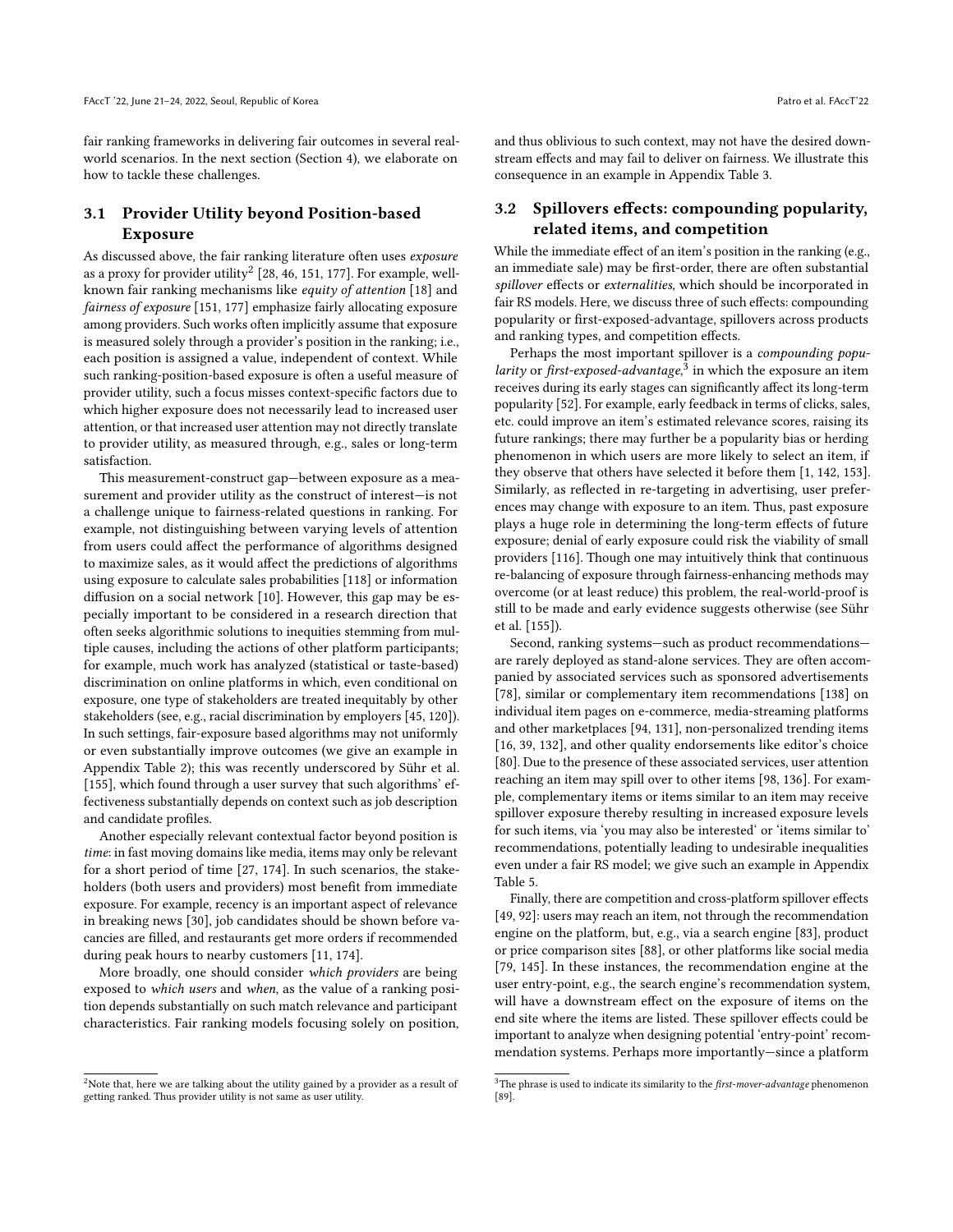does not have control over all the off-platform systems that may influence item exposure on its own platform—one should consider how such external sources affect both the goals and the behavior of a fair RS system. In this regard, the major questions which remain understudied and unanswered at large are: should a fair RS consider the inequities induced via external systems and seek to counteract through interventions or should it ignore these effects for the sake of free market competition?

Together, these spillover effects suggest that fairness in RS (especially in recommendations) should not be modeled in isolation from associated and external services, and must take into account how the recommendations may have downstream consequences over time and space for either the same provider or on other providers. We note that these spillover effects are analogous to the Ripple Effect trap as described by Selbst et al. [\[148\]](#page-12-4), in which harmful effects often stem from the failure of understanding how the introduction of new technologies could alter behaviours and values in existing social systems.

#### <span id="page-4-0"></span>3.3 Strategic Behavior

Current fair ranking mechanisms often fail to consider that the providers themselves could be strategic players who might try to actively maximize their utilities [\[9,](#page-9-6) [157\]](#page-12-23). Providers often have an incentive to suitably strategize their offerings, e.g., content creators on media platforms could leave their own area of expertise and try to copy other popular creators or follow the popular trends [\[13,](#page-9-7) [14\]](#page-9-8), sellers could perform data poisoning attacks (through fake reviews, views, etc.) on the RS to improve their ranking [\[180\]](#page-13-9), influencers on social network sites could try to hijack popular trends [\[31,](#page-10-24) [66\]](#page-11-18). Providers can even strategically exploit the deployed fair ranking mechanisms to extract more benefits [\[57,](#page-10-25) [125\]](#page-12-24). Not factoring in such strategic behavior could impact ranking and recommendation systems, and especially the performance of fair ranking mechanisms.

In the following, we overview some examples of strategic behavior and their consequences. As in the measurement-construct gap between exposure and producer utility, strategic behavior as a reaction to ranking models is not just a question of fairness. Numerous works suggest that relevance estimation models are highly vulnerable to various types of adversarial attacks: (1) shilling attacks, in which a provider gets associated with a group of users who then add supportive reviews, feedbacks, clicks, etc. to manipulate rankings in favor of the provider [\[95\]](#page-11-19); (2) data poisoning attacks, where a provider strategically generates malicious data and feeds it into the system through a set of manipulated interactions [\[97,](#page-11-20) [180\]](#page-13-9); or (3) doppelganger bot attacks, where a number of fake users or bots are created and then strategically placed in a social network to hijack news feed ranking systems in favor of the malicious party [\[31,](#page-10-24) [66,](#page-11-18) [119\]](#page-12-25).

However, some strategic behavior may specifically exploit characteristics of fair ranking algorithms. For example, fair ranking mechanisms may incentivize content duplication attacks [\[57\]](#page-10-25). Strategic providers can create duplicates or near-duplicates—possibly hard to automatically identify—of their existing offerings in a ranking system (see the case of Kellogg's Diner [\[54\]](#page-10-26)). Since certain fair ranking mechanisms may try to ensure benefits for all listed items,

providers with more copies of same items stand to gain more benefits [\[57,](#page-10-25) [125\]](#page-12-24). We give such an example in Appendix Table 4. Other 'undesirable' strategic behavior includes the purposeful provision or withholding of information, which may help some participants maximize their ranking; For example, in admissions settings, testoptional admissions policies that aim to be fair to students without test access may inadvertently be susceptible to strategic behavior by students with access but low test scores [\[102\]](#page-11-21).

Strategic behavior by providers need not always be malicious; rather, it could also represent a sincere effort for improvement (e.g., effort to improve restaurant's quality [\[104\]](#page-11-22)) or just a change in content offering strategy (e.g., strategic selection of topics for future content production [\[72,](#page-11-23) [135\]](#page-12-26)). However, such 'legitimate' strategic behavior may nevertheless affect the efficacy of fair ranking mechanisms over time, as such behavior may affect the relative performance of marketplace participants. For example, Vonderau [\[161\]](#page-13-10) shows that providers on various content sharing platforms may partly or completely change their content production strategy to cater to the taste of a ranking algorithm (instead of the taste of users). Studies by Chaney et al. [\[33\]](#page-10-27) and Ben-Porat et al. [\[13\]](#page-9-7) suggest that ranking mechanisms which are unaware of such behavior could cause homogenization of a platform's item-space and degrade user utility over time; such behavior could also risk the long-term viability and welfare of small-scale providers [\[116\]](#page-12-17). Theoretically, Liu et al. [\[100\]](#page-11-24) extend the strategic classification literature to the ranking setting, to show that such effort (and its differential cost) could have substantial equity implications on the ultimate ranking. Fair ranking mechanisms which seek to equalize exposure affect such incentives, both for desirable and undesirable strategic behavior, and it is necessary to take them into account when designing fair ranking mechanisms for real world settings. Designing fairness mechanisms which can distinguish between such desirable and undesirable behavior may be further challenging (cf. [\[102\]](#page-11-21)).

Finally, we note that the above discussion—that of strategic behavior of individual providers—does not consider the setting in which the platform—a seemingly neutral player and deployer of a ranking algorithm—also plays the role of a competitive provider (through a subsidiary or partner). Since such providers have access to private platform data and control over their algorithms, they may be able to deploy undetectable strategic manipulations (e.g., Amazon's private label of products on its marketplace [\[41\]](#page-10-28)) which the other providers are not able to match, leading to an unfair strategy playing field for providers. The design and auditing of ranking algorithms robust to such behavior is an important direction for future work.

#### <span id="page-4-1"></span>3.4 Consequences of Uncertainty

Fairness-aware ranking mechanisms proposed for exposure- and probability-based fairness often assume knowledge of true relevance of providers or items, demographic characteristics on which to remain fair and of the value of each position in the ranking. However, such scores are rarely available in real-world settings. For example, machine-learned models or other statistical techniques used to estimate relevance scores are often uncertain about the relevance of items due to various reasons, for example, biased or noisy feedback, the initial unavailability of data [\[122,](#page-12-11) [169\]](#page-13-11), and platform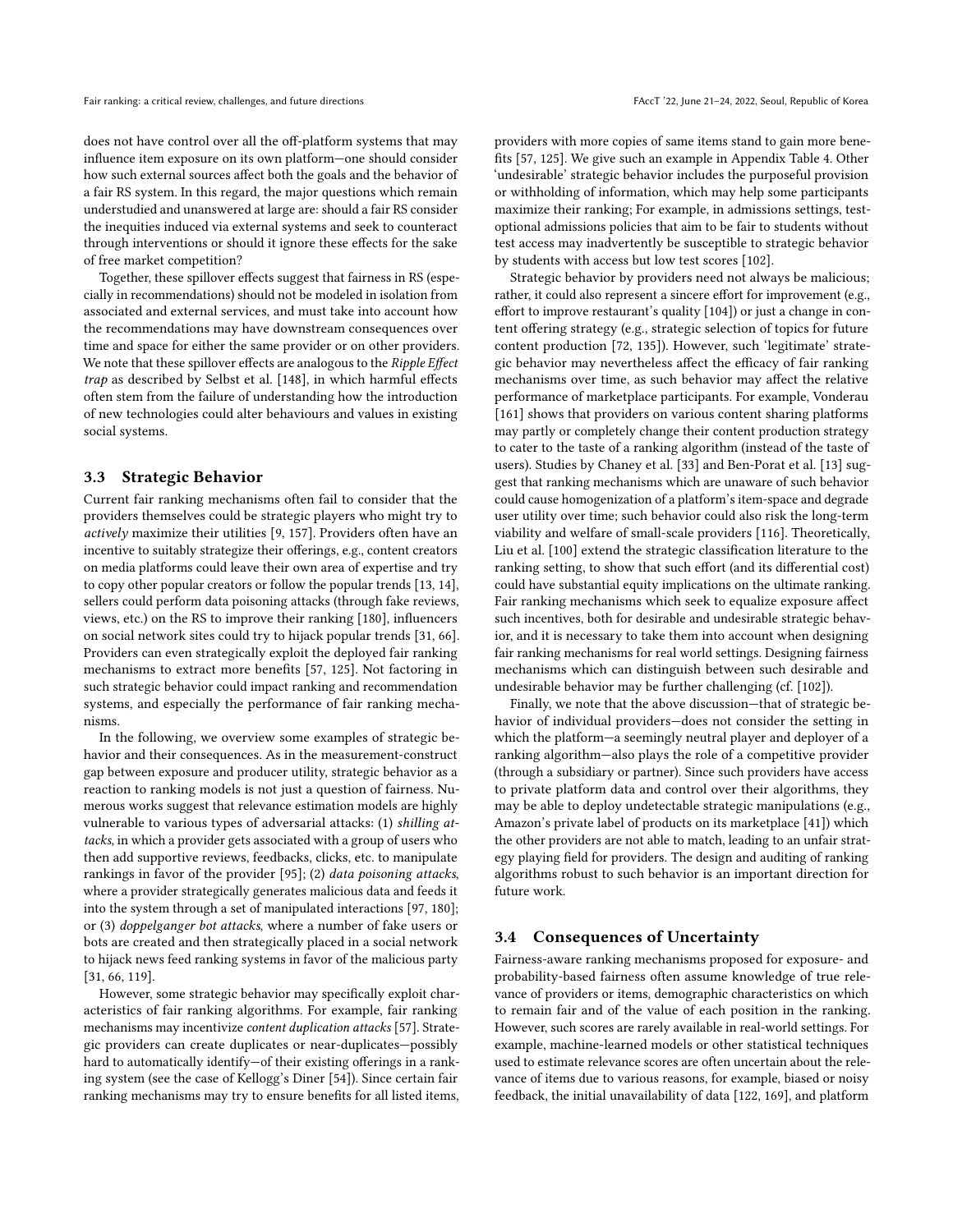updates in dynamic settings [\[130\]](#page-12-27). While such estimation noise (or bias) is important for all algorithmic ranking or recommendations challenges, it is especially important to consider for fair ranking algorithms, as we illustrate below.

Current fair ranking mechanisms assume the availability of the demographic data of individuals to be ranked. Whilst such assumptions help algorithmic developments for fair ranking, the availability of demographic data can not be taken for granted. Demographic data such as race and gender is often hard to obtain due to reasons like legal prohibitions or privacy concerns on their collection in various domains [\[4,](#page-9-9) [21\]](#page-10-29). To overcome the data gap, platform designers often resort to data-driven inference of demographic information [\[93\]](#page-11-25), which usually involves huge uncertainty and errors [\[4\]](#page-9-9); the use of such uncertain estimates of demographic data in fair ranking mechanisms can cause significant harm to vulnerable groups, and ultimately fail to ensure fairness [\[65\]](#page-11-26). Moreover, in dynamic market settings where protected groups of providers or items are often set based on popularity levels, the protected group membership changes over time, thereby adding temporal variations in demographics along with the uncertainty issues [\[62\]](#page-11-27). To tackle such variations, Ge et al. [\[62\]](#page-11-27) propose to use constrained reinforcement learning algorithms which can dynamically adjust the recommendation policy to nevertheless maintain long-term fairness. However, incorporating such demographic uncertainty to broader fair ranking algorithms remains an open question.

Another crucial part of rankings systems is the estimation of position bias [\[3,](#page-9-10) [32\]](#page-10-30) which acts as a proxy measure for click-through probability and helps quantify the possible utilities of providers based on their ranks [\[12\]](#page-9-11). Fairness-aware ranking mechanisms need these position bias estimates to ensure fair randomized or amortized click-through utility (exposure) for the providers. While these estimates are often assumed to be readily available in most of the recent fair ranking systems works [\[18,](#page-10-2) [42,](#page-10-15) [151\]](#page-12-1), it also has huge uncertainty attached since it heavily depends on the specifics of the user interface. Dynamic and interactive user interfaces [\[112\]](#page-11-28) used on many platforms, usually go through automatic changes which affects the attention bias (position and vertical bias) based on changes in web-page layout [\[127\]](#page-12-28). Furthermore, factors like the presence of attractive summaries and highlighted evidences for relevance—often generated in automated manners—alongside ranking results also differentially affect click-through probabilities over time and across items [\[86,](#page-11-29) [175\]](#page-13-12). Finally, the presence of relevant images, their sizes, text fonts, and other design constraints also play a huge role [\[68,](#page-11-30) [103,](#page-11-31) [166\]](#page-13-13). Together, as also discussed in Wang et al. [\[164\]](#page-13-14) and Sapiezynski et al. [\[144\]](#page-12-29), inaccuracies in position bias estimation and corresponding consequences remain important challenges in fair RS.

Finally, we note that uncertainties, including the above, may be differential, affecting some participants more than others, even within the same protected groups. Such differential informativeness, for example, might occur in ranking settings where the platform has more information on some participants (through longer histories, or other access differences) than others [\[48,](#page-10-31) [61\]](#page-10-32). The result of such differential informativeness may cause downstream disparate impact, such as privileging longer-serving providers over newer and smaller ones.

Together, these sources and areas of uncertainty should be an important aspect of future work in fair ranking.

Fair ranking desiderata. What should a comprehensive and longterm view of fairness in RS and its dynamics be composed of? First, the provider utility measure should look beyond mere exposure, and account for user beliefs, perceptions, preferences and effects over time (as discussed in Section [3.1\)](#page-3-0). Second, fair RS works should consider not just immediate impacts but also their spillovers, whether over time for the same item or spillover effects on other items (as discussed in Section [3.2\)](#page-3-1). Third, strategic behavior and systems incentives should also be modeled to anticipate manipulation concerns and their adverse effects (as discussed in Section [3.3\)](#page-4-0). Finally, fair RS mechanisms should incorporate the (potentially differential) effects of estimation noise (as discussed in Section [3.4\)](#page-4-1).

Putting things together, this section illustrated various challenges and downstream effects of developing and deploying algorithms from the fair RS literature. As we discuss in the next section, overcoming these challenges requires both longer-term thinking beyond the immediate effect of a ranking position—and moving beyond studying general RS settings to modeling and analyzing specific settings and their context-specific dynamics.

# <span id="page-5-0"></span>4 TOWARDS IMPACT-ORIENTED FAIRNESS IN RANKING AND RECOMMENDER **SYSTEMS**

In order to avoid the pitfalls discussed in the last section and to design 'truly' fair RS, one must understand and assess the full range and long-term effects of various RS mechanisms. In this regard, we apply recent lessons from and critiques of Algorithmic Impact Assessment (AIA), both within and beyond the FAccT community. Algorithmic Impact Assessment (AIA) can be described as a set of practices and measurements with the purpose of establishing the (direct or indirect) impacts of algorithmic systems, identifying the accountability of those causing harms, and designing effective solutions [\[113,](#page-12-30) [137\]](#page-12-31). More specifically to ranking and recommendation systems, Jannach and Bauer [\[82\]](#page-11-4) introduces a comprehensive collection of issues related to impact-oriented research in RS. There are two broad lessons from this literature, that we explain and apply to the design of fair RS, in a manner that involves integrated effort from different actors and a comprehensive view of their effects.

First, as discussed by Vecchione et al. [\[160\]](#page-13-15), a key point when assessing or auditing algorithmic systems is to move beyond discrete moments of decision making, i.e., to understand how those decisionpoints affect the long-run system evolution; this point is particularly true for fairness interventions in ranking and recommender systems, as discussed in Section [3.](#page-2-1) Jannach and Bauer [\[82\]](#page-11-4) also highlight the limitations and unsuitability of traditional research in RS, which focused solely on accurately predicting user ratings for items ("leaderboard chasing") or optimizing click-through rates. Thus, in Section [4.1,](#page-6-0) we begin with a discussion of methodologies that can be used to study such long-run effects of fair RS mechanisms, that have been used to study other questions in RS fields – mainly, simulation and applied modeling. We detail not only the useful frameworks but also potential limitations and challenges when studying fairness-specific questions.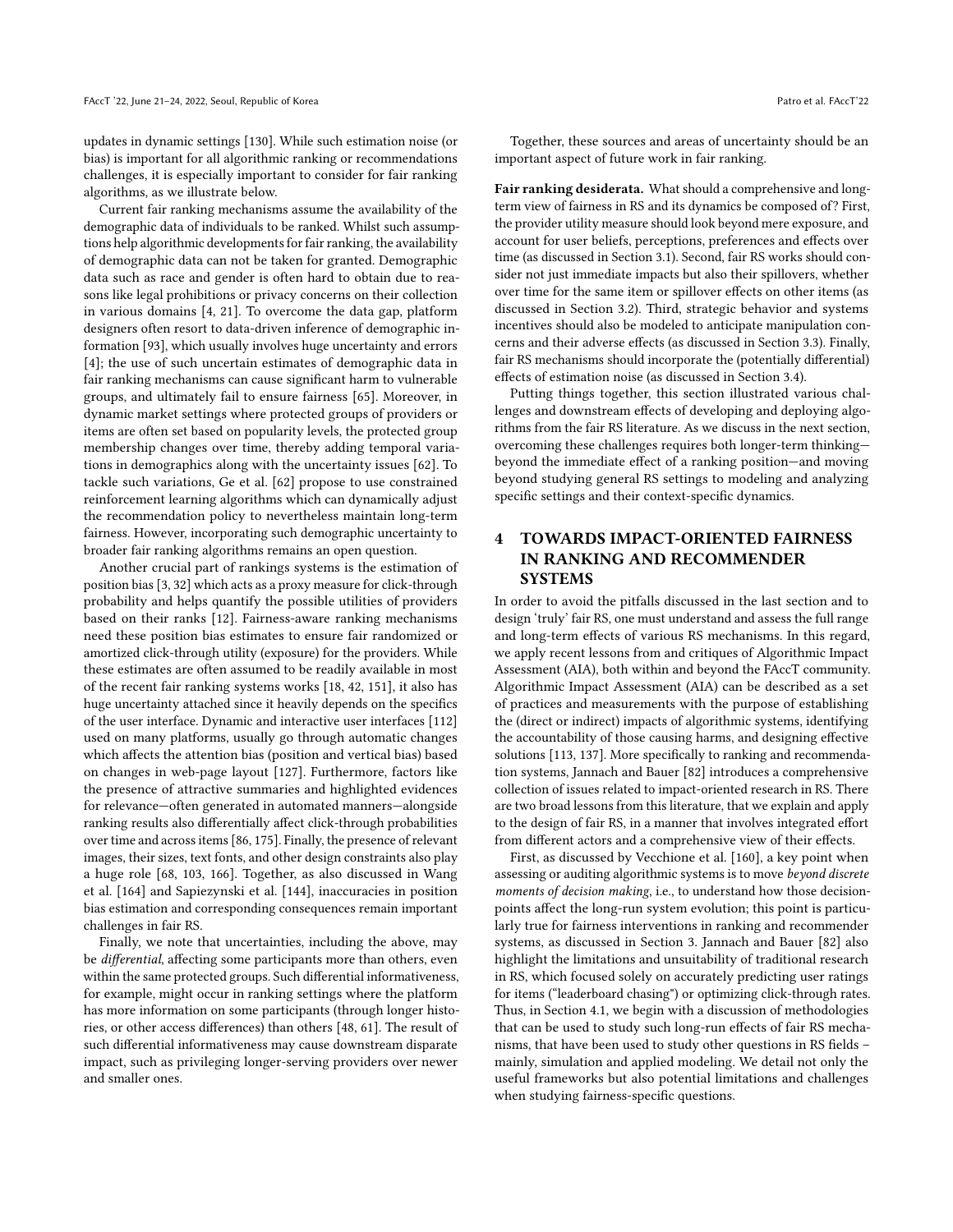Second, a key aspect of effective assessments is the participation of every suitable stakeholder, including systems developers, affected communities, external experts, and public agencies; otherwise, a danger is that the research community focuses on impacts most measurable by its preferred methods and ignores others [\[113\]](#page-12-30). However, there are bottlenecks to such holistic work, especially for RS used in private or sensitive contexts. We discuss data availability challenges in Section [4.2.](#page-7-0) Then, in Section [4.3,](#page-8-0) we overview various regulatory frameworks – along with their limitations – designed to govern RS or algorithmic systems in general, and hold them accountable. Researchers should contribute to tackling these challenges as well.

# <span id="page-6-0"></span>4.1 Simulation and Applied Modeling to Study Long-term Effects and Context-specific Dynamics

Many of the challenges discussed in Section [3](#page-2-1) are regarding impacts that do not appear in the short-term, immediately after a given ranking; for example, it may take time for strategic agents to respond to a ranking systems. These long-term impacts are difficult to capture without considering a specific context, or with solely relying on "traditional" metrics that assess instantaneous precision-fairness trade-offs.

Outside of fair ranking, the recommendations literature has investigated such long-term and indirect effects using simulation and applied modeling methods, motivated for example by the observation that offline (and commonly, precision-driven) recommendation experiments are not always predictive of long-term simulation or online A/B testing outcomes [\[20,](#page-10-33) [67,](#page-11-32) [91\]](#page-11-33). However, surprisingly, such an approach has been relatively rare in the fair rankings and recommendations literature; to spur such work, here we overview various simulation and modeling tools along that are advantageous in our context.

First, simulations have already been used in the past to demonstrate long-term effects of recommender systems and search engines although unrelated to fairness, in ways that static precision-based analyses can not. Examples are the demonstration of the performance paradox (users' higher reliance on recommendations may lead to lower RS performance accuracy and discovery) by Zhang et al. [\[181\]](#page-13-16), the study of homogenization effects on RS users by Chaney et al. [\[33\]](#page-10-27), a study on the emergence of filter bubbles [\[123\]](#page-12-32) in collaborative filtering recommendation systems and its impacts by Aridor et al. [\[5\]](#page-9-12), the evaluation of reinforcement learning to rank for search engines by Hu et al. [\[81\]](#page-11-34), and a study on popularity bias in search engines by Fortunato et al. [\[55\]](#page-10-34). All relied on context-specific simulations of RS. Many other works also leverage simulations [\[11,](#page-9-4) [22,](#page-10-35) [40,](#page-10-36) [51,](#page-10-37) [76,](#page-11-35) [107,](#page-11-36) [129,](#page-12-33) [130,](#page-12-27) [171\]](#page-13-17) to study various dynamics in recommender systems. In summary, these works illustrate how simulation-based environments can help in (i) studying various hypothesized relationships between the usage of systems and individual and collective behavior and effects, (ii) detecting new forms of relationships, and (iii) replicating results obtained in empirical studies.

Given the usefulness of simulations, many simulation frameworks have been developed to study various fairness approaches for information retrieval systems; just to mention a few: MARS-Gym

[\[143\]](#page-12-34), ML-fairness-gym [\[40\]](#page-10-36), Accordion [\[109\]](#page-11-37), RecLab [\[91\]](#page-11-33), RecSim NG [\[117\]](#page-12-35), SIREN [\[22\]](#page-10-35), T-RECS [\[106\]](#page-11-38), RecoGym [\[141\]](#page-12-36), AESim [\[59\]](#page-10-38), Virtual-Taobao [\[150\]](#page-12-37).

Note however, that the simulated environments are created under certain assumptions on the interactions between the stakeholders and the system, which may not always hold in real-world. As emphasized by Friedler et al. [\[56\]](#page-10-13), it is important to question how different value assumptions may be influential on the simulated environments, and which worldviews have been modeled while developing such frameworks. On a positive note, simulation frameworks can be designed to be flexible enough to give freedom in (de)selecting or changing the fundamental value assumptions in fair RS; for example RecoGym [\[141\]](#page-12-36) and MARS-Gym [\[143\]](#page-12-34) provide freedom in setting various types of user behaviours and interactions with the system. This flexibility allows impact and efficacy assessment under different ethical scenarios, and the study of fair RS mechanisms under various delayed effects and user biases (as discussed in Sections [3.1](#page-3-0) and [3.2\)](#page-3-1) – we believe that leveraging such simulation frameworks is an important path forward to studying the various effects discussed above in a context-specific manner.

Second, various temporal, behavioural and causal models have traditionally been used to formally define, understand and study complex dynamical systems in fields like social networks [\[50,](#page-10-39) [73,](#page-11-39) [74\]](#page-11-40), game theory and economics [\[6,](#page-9-13) [26\]](#page-10-40), machine learning [\[70,](#page-11-41) [170\]](#page-13-18), and epidemiology [\[69\]](#page-11-42). These models often rely on real-world observations of individual behaviour, extract broader insights, and then try to formally represent both individual and system dynamics through mathematical modeling. While the simulation frameworks can function as technical tools to study RS dynamics, suitable temporal, behavioural and causal models can be integrated within the simulation to ensure that the eco-system parametrization, stakeholder behaviour and system pay-offs are representative of the real-world. A good example: Radinsky et al. [\[134\]](#page-12-38) try to improve search engine performance with the use of suitable behavioural and temporal models in their framework. Similarly, simulation frameworks with suitable applied modeling can be used to design and evaluate fair RS mechanisms which can withstand strategic user behaviour and other temporal environment variations. Causal models can be utilized to study the impact of fair RS [\[147,](#page-12-39) [149,](#page-12-40) [165\]](#page-13-19) in presence or absence of uncertainties and various associated services. Applied modeling tools are further an effective way to study strategic concerns in ranking, along with their fairness implications [\[100\]](#page-11-24).

Even though simulations along with applied modeling may not exactly mirror the real world effects of fair RS, they could give enough of a basis to highlight likely risks, which could then be taken into account while designing and optimizing fair RS mechanisms. They also bring an opportunity to model the effects of proposed fairness interventions, so that their long-term and indirect effects can be better understood and compared.

However, these approaches would further benefit from availability of certain data and the resolution of related legal bottlenecks. For example, studies on spillover effects can not proceed without the data on complementary and associated services. These data and legal bottlenecks might have also contributed to the fact that there are very few works exploring this direction, and out of the limited works, some are limited to either theoretical analysis [\[13,](#page-9-7) [116\]](#page-12-17) or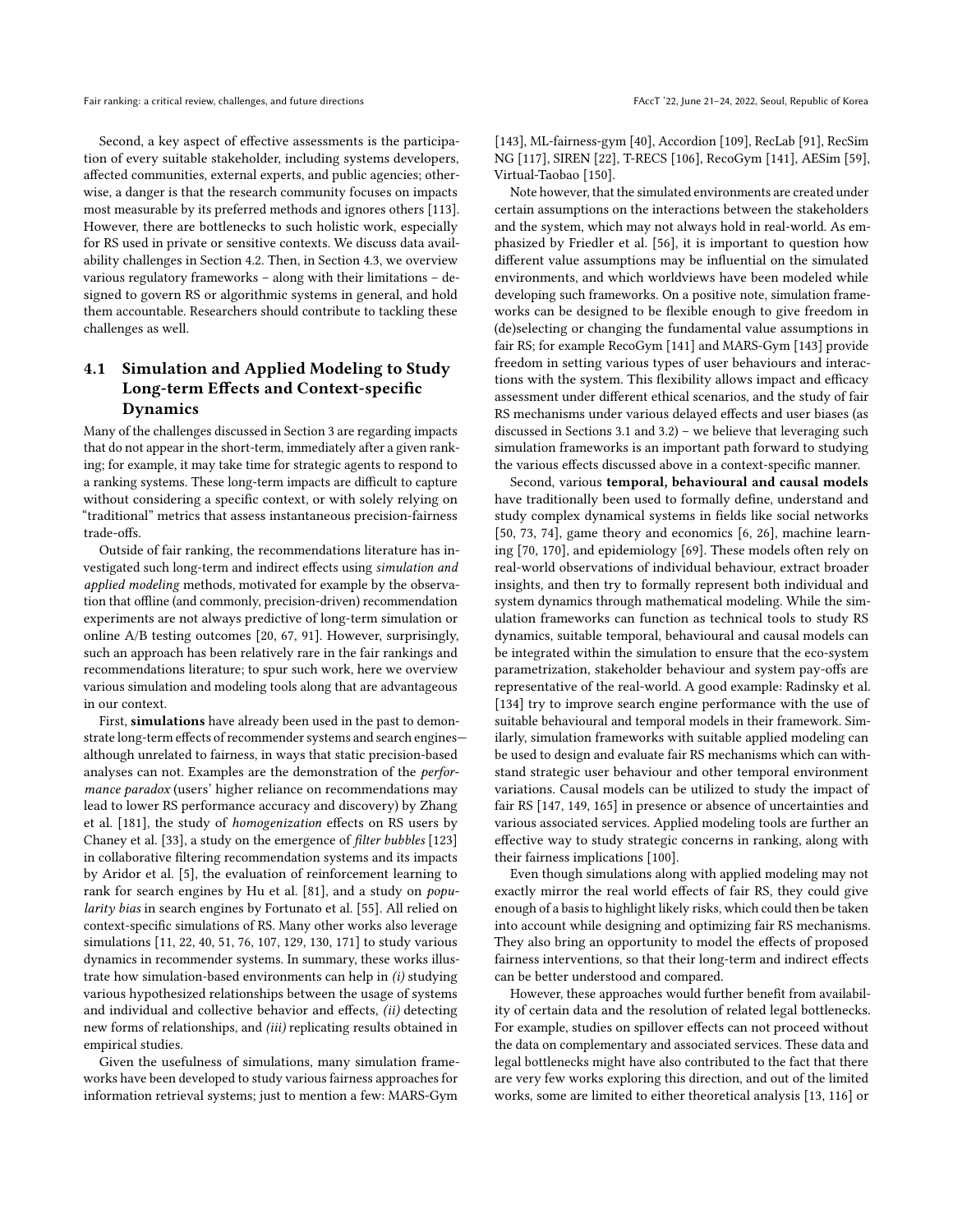simulations with assumed parametrizations [\[62,](#page-11-27) [168,](#page-13-20) [181\]](#page-13-16) in ab-sence of complementary data.<sup>[4](#page-7-1)</sup> We discuss these bottlenecks in Section [4.2](#page-7-0) and Section [4.3.](#page-8-0)

#### <span id="page-7-0"></span>4.2 Data Bottlenecks

A major challenge faced by researchers outside industry working on long-term comprehensive evaluations of fair RS is the unavailability of suitable data.

The traditional RS datasets [\[17,](#page-10-41) [75,](#page-11-43) [108,](#page-11-44) [124\]](#page-12-41) that often used in the literature were collected in times when goals like accuracy or click-through rates and so may not be a good fit for today's impactoriented research [\[82\]](#page-11-4). For example, a set of user-item ratings data such as the canonical MovieLens dataset [\[75\]](#page-11-43) may not capture how a user may value the item differently at different points in time or how a user's preferences evolve over time, or the user's or item's associated demographics. Similarly, such data gives little insight into fake reviews or ratings [\[77,](#page-11-45) [97,](#page-11-20) [105,](#page-11-46) [180\]](#page-13-9), or other strategic manipulations as discussed above. More broadly, such datasets do not include vital information such interface design changes that may have a behavioural impact on user choice (as discussed in Section [3.4\)](#page-4-1), and associated services like complementary recommender systems or embedded advertisement blocks (as elaborated in Section [3.1\)](#page-3-0) that work alongside the one being audited, the type and time of provider interactions and changes in their behaviour. Such missing components of standard ranking and recommendation system datasets are a major bottleneck to studying the questions from Section [3.](#page-2-1)

On the other hand, the flourishing of the algorithmic fairness literature have contributed to the spread of several experimental datasets covering a wide range of scenarios such as school admission, credit score, house listings, news articles, and much more (see [\[110,](#page-11-1) [179\]](#page-13-21) for a list of datasets used in fair ranking and ML research). Datasets such as COMPAS or the German Credit datasets, originally classification tasks, have been adapted to ranking settings. A major issue related to the use of these datasets in fair ranking research is that they are often far from the contexts in which fair ranking algorithms would be used. While potentially useful in the advancing the conceptual state-of-the-art in algorithmic fairness research, reliance on such datasets may raise significant concerns to the ecological validity of such research. Therefore, a more detailed analysis on the use and characteristics of such datasets is a much needed work to address in future, similarly to what has been done in the context of Computer Vision research [\[90,](#page-11-47) [114,](#page-12-42) [146\]](#page-12-43).

Here, we detail the characteristics that a RS dataset would need to be suitable for impact-oriented fairness analysis, in addition to the traditional indicators of user preference or experience (precision or click through rates). One recurring theme is that ranking and recommendation systems operate within a broader socio-technical environment (that they themselves shape), and existing datasets do not allow researchers to understand this broader environment and the underlying dynamics.<sup>[5](#page-7-2)</sup>

- (1) Most easily, it would be useful to complement existing datasets with past data on the same platform, such as user-provider interactions and their behaviour; on RS's associated services and related rankings; on other contextual details such as user interface, page layout and design; and on past results from rankings, such as whether the user selected a custom sorting criteria like date or price instead of platform's default ranking criteria, whether the user was redirected to a product from an external or affiliate link, and whether the user's behaviour follows the platform's guidelines. Such complementary data would allow understand how the broader environment affects and is affected by a fair ranking algorithm.
- (2) More broadly, a move from static datasets to temporal datasets – with timestamps on ratings and displayed recommendations/ratings – would allow finding temporal variations in RS and its stakeholders. It would further allow studying fairness beyond demographic characteristics, such as that related to new providers. For example, as discussed in Section [3.2,](#page-3-1) higher ranked results can often lead to increased user attention and conversion rates [\[38\]](#page-10-6), i.e., results initially ranked higher could then have a greater chance of being ranked highly in subsequent rankings. Since such biased feedback could easily creep into temporal datasets, one must factor this in their RS impact analysis (e.g., an unbiased learning method by Joachims et al. [\[87\]](#page-11-49) in presence of biased feedback). Studying such dynamics and their fairness implications in the real world requires observing such interactions.
- (3) Finally, as discussed in Section [3.4,](#page-4-1) a key aspect of fairness in rankings is uncertainty, especially differential uncertainty. While some datasets may allow researchers to infer certain components of recommendation system uncertainty (such as by numbers of ratings for a provider), other uncertainties are hidden. External to such companies, it is unclear how to best reflect the correctness of provided user attributes (such as race and gender so as to avoid uncertainties in a platform's compliance to fairness), the genuineness of ratings and reviews (so as to account for manipulations in fair RS analysis) [\[158,](#page-13-23) [173\]](#page-13-24)) when feedback is given, and other model uncertainties. While it may be difficult for companies to quantify their uncertainties when releasing datasets, one beneficial step would be to release more information on the origin of the data, i.e., dataset datasheets as described by Gebru et al. [\[63\]](#page-11-50).

Unfortunately, as might be expected, there are several challenges to such comprehensive datasets.

The most important challenges are from the legal domain, which might even affect researchers and developers within a company. For example, the data minimization principle in GDPR [\[159\]](#page-13-25) could restrict platforms to collect sensitive information like gender or race, thereby indirectly closing the doors for the implementation of fairness interventions, and inferred attributes would contain huge uncertainty which may render fairness interventions useless

<span id="page-7-1"></span> $^4\rm{Note}$  that a few recent works look into long-term assessment of fair machine learning [\[40,](#page-10-36) [99,](#page-11-48) [182\]](#page-13-22), which we overlook so as not to divert from the primary focus of our discussion.

<span id="page-7-2"></span> $5$ We note that while *more* data is not always better (e.g., see the case of NLP models discussed by Bender et al. [\[15\]](#page-9-14))—we believe that a certain level of completeness and

richness of data is required to perform more comprehensive and long-term impact analysis.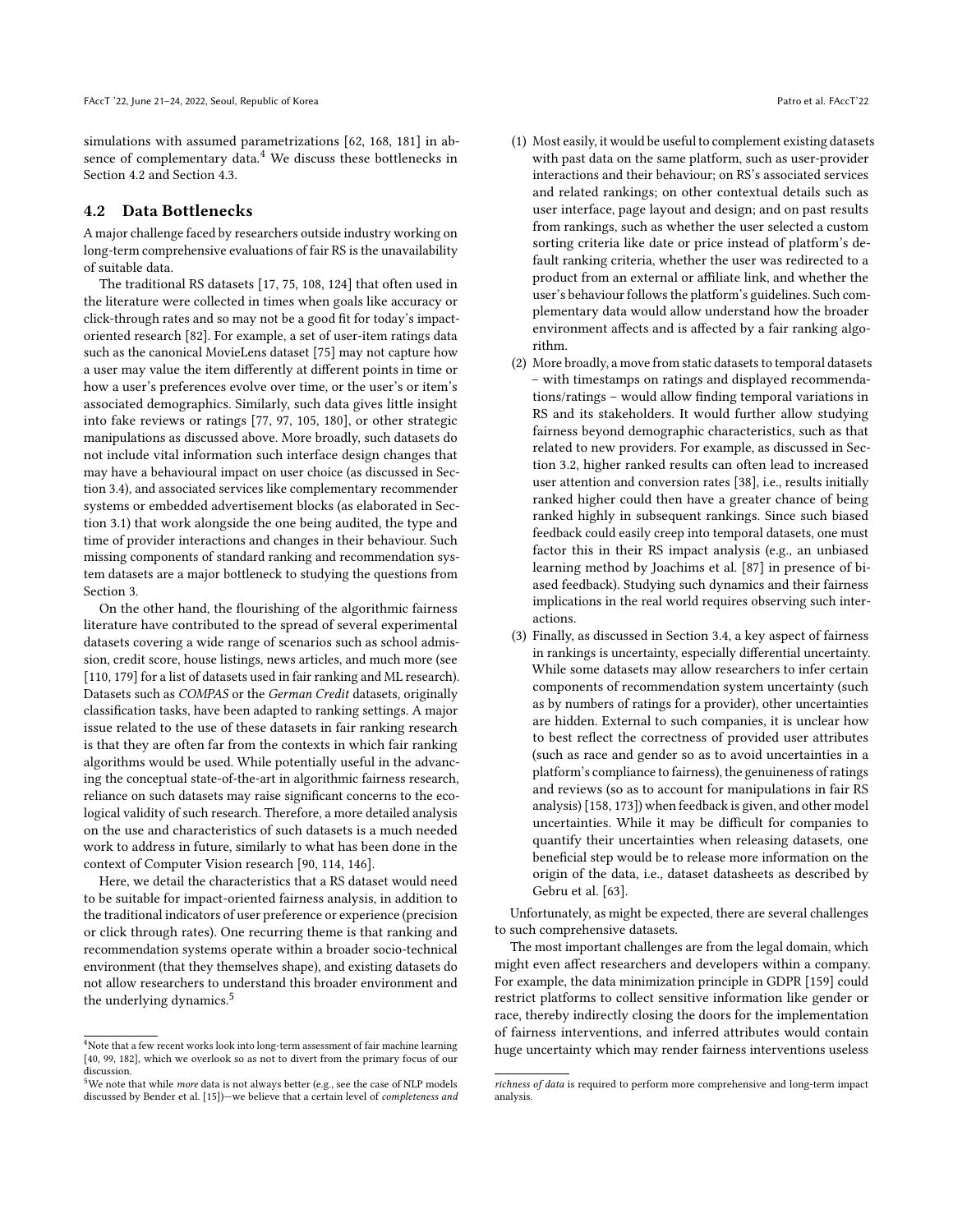Fair ranking: a critical review, challenges, and future directions FACCT '22, June 21–24, 2022, Seoul, Republic of Korea

(as discussed in Section [3.4\)](#page-4-1). In fact, a study by Biega et al. [\[19\]](#page-10-42) finds that the performance might not substantially decrease due to data minimization, but it might disparately impact different users. Additional legal principles which might present challenges are other privacy regulations, data retention policies, intellectual property rights of platforms, etc. We discuss these challenges in the next section.

Furthermore, while a comprehensive and long-term view on fair RS may be of huge societal need and expectation, the creation of suitable datasets and their availability to external researchers heavily rely on the interests of platform owners. Such external access, even if restricted in various ways, is an important aspect of regulation and auditing.

We now turn to discussing such legal and regulatory concerns.

#### <span id="page-8-0"></span>4.3 Legal Bottlenecks

In the previous section we discussed issues of missing data and the challenges to obtain necessary information due to platform interests and legal regulations on privacy. Regulations and other legal interventions by governments are helpful in some aspects of ensuring external audits, while hindering fair ranking and recommendation in other contexts. Legal provisions will vary across jurisdictions, causing different challenges in data access and algorithmic disclosure depending on the location of: the data requested, the users of platforms that implement RS's, the individuals impacted by the rankings, and the researchers seeking access to RS information. For example, data protection laws may potentially restrict access to data located in the EU, for non-EU based researchers or vice versa.

In this section we give an overview of legal hurdles that prevent researchers of fair RS from assessing the impact of their methods, along with information on specific laws and guidelines that can be used as a starting point for discussions to shape a more robust set of legal provisions for long term fair RS.

There are existing laws/guidance that could be applied to long term fairness in RS. But the wording of some of these laws/guidance leaves them open to interpretation, such that a platform could reasonably argue that it is fulfilling its obligations under the guidance, without taking into account long term fairness in RS. The European Commission Ethics Guidelines for Trustworthy AI [\[126\]](#page-12-44) state that a system should be tested and validated to ensure it is working as intended throughout its entire life cycle, both during development and after deployment. The guidelines list fairness as well as societal well-being as a requirement of trustworthy AI. However, if the word "intended" is interpreted narrowly, as point in time and in isolation from the dynamic and interconnected nature of recommendations, platforms could demonstrate that their systems are working as "intended," considering both fairness and societal impact—even if in practice the platform may not be evaluating for long-term fairness or modelling various spillover effects.

In addition, the European Commission Guidelines on Ranking Transparency [\[35\]](#page-10-43) reflect hesitancy that platforms have to be fully transparent on the details of their ranking; they recognise that providers are "not required to disclose algorithms or any information that, with reasonable certainty, would result in the enabling of deception of consumers or consumer harm through the manipulation of search results." This privacy-transparency trade-off may

cause the problem of missing data for algorithmic impact assessments to continue.

On the other hand, there is a push from regulators to make data from algorithmic systems available—if not to the general public, at least to independent third party auditors—to mitigate conflicts of interest when platforms audit their own systems. In the US, the FTC's Algorithmic Accountability Act [\[58\]](#page-10-44) provides that if reasonably possible, impact assessments are to be performed in consultation with external third parties, including independent auditors and technology experts. However, the EU harmonised rules for AI [\[36\]](#page-10-45) acknowledge that given the early phase of the regulatory intervention and the fact the AI sector is very innovative, expertise for auditing is only now being accumulated.

In the absence of underlying data and full knowledge of the ranking algorithm, researchers could still adopt a forward looking approach of implementing simulations, based on what they do know about the ranking, to help predict the longer term effects of a ranking algorithm (as already explained in Section [4.1\)](#page-6-0). It remains to be seen however, whether the advised disclosure of "meaningful explanations" of the main parameters of ranking algorithms—referred to in the European Commission Guidelines on Ranking Transparency [\[35\]](#page-10-43)—provide enough information upon which to base an evaluation of the long term fairness of the RS. There is also uncertainty over whether these meaningful explanations reduce sufficiently the impact of information asymmetry between users of the platform, and the platform itself, particularly where the platform both controls the RS, and includes its own items to be eligible in ranking results, alongside those of third party providers. Further consideration also needs to be given to the timing of the release of the explanations when an RS method is updated, to give stakeholders sufficient opportunity to challenge reliance on these parameters, from a long term fairness perspective, pre-implementation of the RS update.

Applying laws to, or developing laws for, long term fairness scenarios in RS is in its infancy. Those involved in shaping this legal framework should consider for long term fairness evaluation purposes: data access for different stakeholders, timings for this access, and level of detail that needs to be given; as well as providing actionable guidance on a platform's responsibility for developing RS with long term fairness goals in mind.

#### 5 CONCLUSION

In this paper we provided a critical overview of the current state of research on fairness in ranking, recommendations, and retrieval systems, and especially the aspects often abstracted away in existing research. Much of the existing research has focused on instancebased, static fairness definitions that are prone to oversimplifying real-world ranking systems and their environments. Such a focus may do more harm than good and result in 'fair-washing,' if those methods are deployed without continuous critical investigation on their outcomes. Guidelines and methods to consider the effects of the entire ranking system through its life cycle, including effects from interactions with the outside world, are urgently needed.

We discussed various aspects beyond the actual ordering of items that affect rankings, such as spillover effects, temporal variations,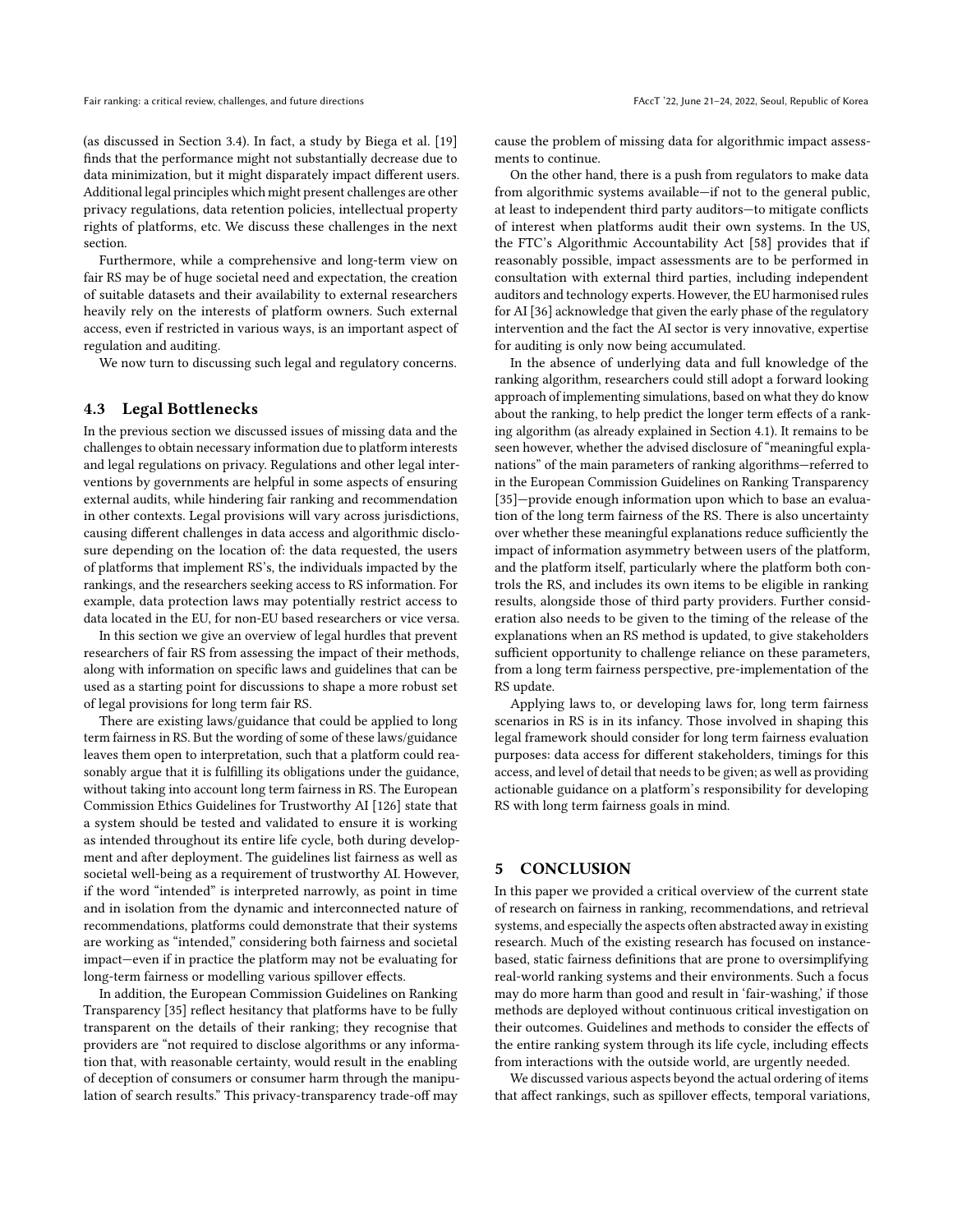and varying user characteristics ranging from their levels of activity. We further examined the effects of strategic behaviors and uncertainties in an RS. These effects play an important role for the successful creation and assessment of fair rankings, and yet they are rarely considered in state-of-the-art fair ranking research. Finally, we proposed next steps to overcome these research gaps. As a promising first step we have identified simulations frameworks and applied-modeling methods, which can reflect the complexity of ranking systems and their environments. However, in order to create meaningful impact analysis, concerns around datasets for fair ranking research, certain data bottlenecks and legal hurdles are yet to be resolved.

Our analysis concerning existing research gaps is of course by no means exhaustive, and many other issues of high complexity remain to be discussed. In this paper, we focused on fair ranking methods that try to enhance fairness for a single side of stakeholders, mostly the individuals being ranked, or the providers of items that are ranked. Research that is concerned with multi-stakeholder problems has recently started to emerge—finding, for example, that fairness objectives for providers and consumers in conflict to each other.

Similarly, we also did not explicitly discuss ranking platforms as two-sided markets, in which both sides may receive rankings for the other side. While it is a promising direction with a vast corpus of economic research on the topic, it is important to understand that (1) not all ranking platforms and their environments are two-sided in a literal sense: e.g., Amazon is a platform and a provider at the same time; and (2) depending on what is happening on the platform, different justice frameworks have to be applied: e.g., school choice, LinkedIn, and Amazon can all be seen as two-sided markets in a broader sense, but they need very different approaches when it comes to the question on what it means for them to be fair. Depending on whether people or products are ranked, one might expect different user bias manifestations, as well as different requirements on data privacy and minimization policies. These differences have to be taken into account when designing fair ranking methods.

Additionally, we did not address the challenge to disentangle the origins of bias, namely whether bias comes from design choices of the platform (e.g., rating systems being implemented as 5-star systems vs. a single like button without the possibility to dislike something), or from the users themselves (e.g., gender bias in evaluation of women).

Finally, we note that, to the best of our knowledge, all known definitions of fairness in ranking are drawn from an understanding of fairness as distributive justice: (limited) primary goods—these are goods essential for a person's life, such as housing, access to job opportunities, health care, etc.—are to be distributed fairly across a set of individuals. Fair ranking definitions of this kind may be a good fit for hiring or admissions, because we distribute a limited number of primary goods, namely jobs and education, among a set of individuals. However, fairness definitions based on the distributive justice framework may not make sense in other scenarios. For instance, e-commerce platforms may not qualify for properties of distributive justice, because they lack the aspect to distribute primary goods: e-commerce settings, e.g., whether a single item is sold, may not qualify as immediately life-changing.

Overall, we conclude that there is still a long way ahead of us; many more aspects from the ranking systems' universe have to be

considered before we achieve substantive and robust algorithmic justice in rankings, recommendations, and retrieval systems.

#### ACKNOWLEDGMENTS

The authors would like to thank Francesco Fabbri, Jessie Finocchiaro, Faidra Monachou, Ignacio Rios, and Ana-Andreea Stoica for helpful comments. This project has been a part of the [MD4SG](https://www.md4sg.com/) working group on Bias, Discrimination, and Fairness. This research has received funding under European Research Council (ERC) Marie Sklodowska-Curie grant (agreement no. 860630) for the project No-BIAS, Spanish Ministerio de Ciencia, Innovacion y Universidades (MCIU) and the Agencia Estatal de Investigacion (AEI)-PID2019- 111403GB-I00/AEI/10.13039/501100011033. G. K Patro acknowledges the support by TCS Research fellowship.

#### REFERENCES

- <span id="page-9-5"></span>[1] Himan Abdollahpouri, Robin Burke, and Bamshad Mobasher. 2017. Controlling popularity bias in learning-to-rank recommendation. In Proceedings of the Eleventh ACM Conference on Recommender Systems. 42–46. [https:](https://doi.org/10.1145/3109859.3109912) [//doi.org/10.1145/3109859.3109912](https://doi.org/10.1145/3109859.3109912)
- <span id="page-9-0"></span>[2] Gediminas Adomavicius and Alexander Tuzhilin. 2005. Toward the next generation of recommender systems: A survey of the state-of-the-art and possible extensions. IEEE transactions on knowledge and data engineering 17, 6 (2005), 734–749.<https://doi.org/10.1109/TKDE.2005.99>
- <span id="page-9-10"></span>[3] Aman Agarwal, Ivan Zaitsev, Xuanhui Wang, Cheng Li, Marc Najork, and Thorsten Joachims. 2019. Estimating position bias without intrusive interven-tions. In Proceedings of the Twelfth ACM International Conference on Web Search and Data Mining. 474–482.<https://doi.org/10.1145/3289600.3291017>
- <span id="page-9-9"></span>[4] McKane Andrus, Elena Spitzer, Jeffrey Brown, and Alice Xiang. 2021. What We Can't Measure, We Can't Understand: Challenges to Demographic Data Procurement in the Pursuit of Fairness. In Proceedings of the 2021 ACM Conference on Fairness, Accountability, and Transparency. 249–260. [https://doi.org/10.1145/](https://doi.org/10.1145/3442188.3445888) [3442188.3445888](https://doi.org/10.1145/3442188.3445888)
- <span id="page-9-12"></span>[5] Guy Aridor, Duarte Goncalves, and Shan Sikdar. 2020. Deconstructing the Filter Bubble: User Decision-Making and Recommender Systems. In RecSys 2020 - 14th ACM Conference on Recommender Systems. 82–91. [https://doi.org/10.1145/](https://doi.org/10.1145/3383313.3412246) [3383313.3412246](https://doi.org/10.1145/3383313.3412246)
- <span id="page-9-13"></span>[6] Dan Ariely and Simon Jones. 2008. Predictably irrational. Harper Audio New York, NY.
- <span id="page-9-2"></span>[7] Abolfazl Asudeh, H.V. Jagadish, Julia Stoyanovich, and Gautam Das. 2019. Designing fair ranking schemes. In Proceedings of the 2019 International Conference on Management of Data. 1259–1276.<https://doi.org/10.1145/3299869.3300079>
- <span id="page-9-1"></span>[8] Ricardo Baeza-Yates. 2018. Bias on the web. Commun. ACM 61, 6 (2018), 54–61. <https://doi.org/10.1145/3209581>
- <span id="page-9-6"></span>[9] Gal Bahar, Rann Smorodinsky, and Moshe Tennenholtz. 2016. Economic recommendation systems. In EC '16: Proceedings of the 2016 ACM Conference on Economics and Computation.<https://doi.org/10.1145/2940716.2940719>
- <span id="page-9-3"></span>[10] Eytan Bakshy, Itamar Rosenn, Cameron Marlow, and Lada Adamic. 2012. The role of social networks in information diffusion. In Proceedings of the 21st international conference on World Wide Web. 519–528. [https://doi.org/10.1145/](https://doi.org/10.1145/2187836.2187907) [2187836.2187907](https://doi.org/10.1145/2187836.2187907)
- <span id="page-9-4"></span>[11] Ashmi Banerjee, Gourab K. Patro, Linus W. Dietz, and Abhijnan Chakraborty. 2020. Analyzing 'Near Me' Services: Potential for Exposure Bias in Locationbased Retrieval. 2020 IEEE International Conference on Big Data (Big Data) (2020), 3642–3651.<https://doi.org/10.1109/BigData50022.2020.9378476>
- <span id="page-9-11"></span>[12] Judit Bar-Ilan, Kevin Keenoy, Mark Levene, and Eti Yaari. 2009. Presentation bias is significant in determining user preference for search results—A user study. Journal of the American Society for Information Science and Technology 60, 1 (2009), 135–149.<https://doi.org/10.1002/asi.20941>
- <span id="page-9-7"></span>[13] Omer Ben-Porat, Itay Rosenberg, and Moshe Tennenholtz. 2020. Content Provider Dynamics and Coordination in Recommendation Ecosystems. Advances in Neural Information Processing Systems 33 (2020).
- <span id="page-9-8"></span>[14] Omer Ben-Porat and Moshe Tennenholtz. 2018. A game-theoretic approach to recommendation systems with strategic content providers. Advances in Neural Information Processing Systems 31 (2018).
- <span id="page-9-14"></span>[15] Emily M. Bender, Angelina McMillan-Major, Timnit Gebru, and Shmargaret Shmitchell. 2021. On the dangers of stochastic parrots: can language models be too big?. In FAccT 2021 - Proceedings of the 2021 Conference on Fairness, Accountability, and Transparency, Vol. 1. 271–278. [https://doi.org/10.1145/](https://doi.org/10.1145/3442188.3445922) [3442188.3445922](https://doi.org/10.1145/3442188.3445922)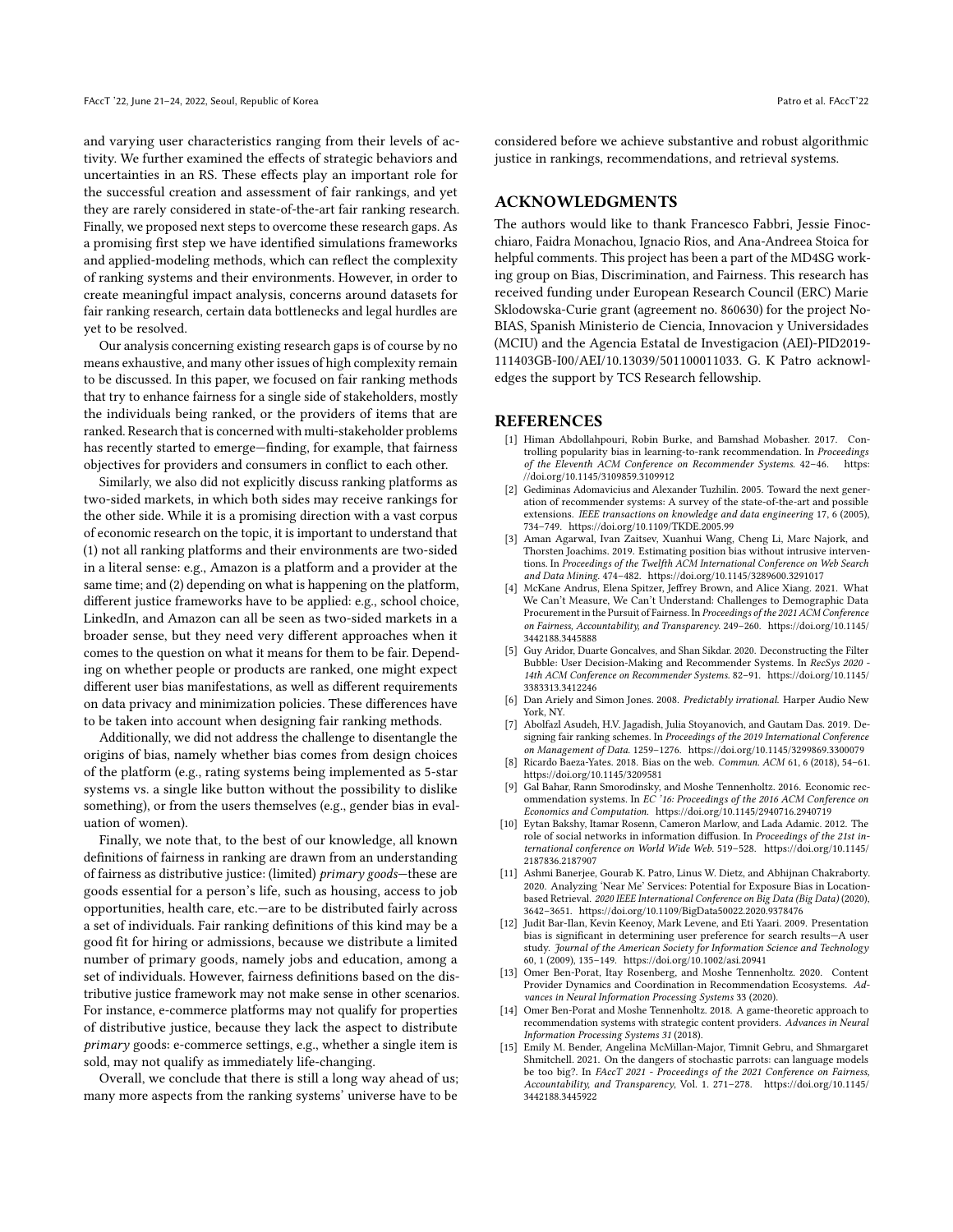Fair ranking: a critical review, challenges, and future directions FACCT '22, June 21–24, 2022, Seoul, Republic of Korea

- <span id="page-10-21"></span>[16] James Benhardus and Jugal Kalita. 2013. Streaming trend detection in Twitter. International Journal of Web Based Communities 9, 1 (2013), 122–139. [https:](https://doi.org/10.1504/IJWBC.2013.051298) [//doi.org/10.1504/IJWBC.2013.051298](https://doi.org/10.1504/IJWBC.2013.051298)
- <span id="page-10-41"></span>[17] James Bennett, Stan Lanning, et al. 2007. The netflix prize. In Proceedings of KDD cup and workshop, Vol. 2007. New York, NY, USA., 35.
- <span id="page-10-2"></span>[18] Asia J Biega, Krishna P Gummadi, and Gerhard Weikum. 2018. Equity of attention: Amortizing individual fairness in rankings. In The 41st international ACM SIGIR Conference on Research and Development in Information Retrieval. 405–414.<https://doi.org/10.1145/3209978.3210063>
- <span id="page-10-42"></span>[19] Asia J Biega, Peter Potash, Hal Daumé, Fernando Diaz, and Michèle Finck. 2020. Operationalizing the legal principle of data minimization for personalization. In Proceedings of the 43rd International ACM SIGIR Conference on Research and Development in Information Retrieval. 399–408. [https://doi.org/10.1145/3397271.](https://doi.org/10.1145/3397271.3401034) [3401034](https://doi.org/10.1145/3397271.3401034)
- <span id="page-10-33"></span>[20] Anand V Bodapati. 2008. Recommendation systems with purchase data. Journal of marketing research 45, 1 (2008), 77–93.
- <span id="page-10-29"></span>[21] Miranda Bogen, Aaron Rieke, and Shazeda Ahmed. 2020. Awareness in practice: tensions in access to sensitive attribute data for antidiscrimination. In Proceedings of the 2020 Conference on Fairness, Accountability, and Transparency. 492–500.<https://doi.org/10.1145/3351095.3372877>
- <span id="page-10-35"></span>[22] Dimitrios Bountouridis, Jaron Harambam, Mykola Makhortykh, Mónica Marrero, Nava Tintarev, and Claudia Hauff. 2019. SIREN: A simulation framework for understanding the effects of recommender systems in online news environments. In FAT\* 2019 - Proceedings of the 2019 Conference on Fairness, Accountability, and Transparency. 150–159.<https://doi.org/10.1145/3287560.3287583>
- <span id="page-10-16"></span>[23] Amanda Bower, Hamid Eftekhari, Mikhail Yurochkin, and Yuekai Sun. 2021. Individually Fair Ranking. ICLR (2021).
- <span id="page-10-3"></span>[24] Robin Burke. 2017. Multisided fairness for recommendation. *arXiv preprint* arXiv:1707.00093 (2017).
- <span id="page-10-4"></span>[25] William Cai, Johann Gaebler, Nikhil Garg, and Sharad Goel. 2020. Fair allocation through selective information acquisition. In Proceedings of the AAAI/ACM Conference on AI, Ethics, and Society. 22–28.
- <span id="page-10-40"></span>[26] Colin F Camerer. 2003. Behavioural studies of strategic thinking in games. Trends in cognitive sciences 7, 5 (2003), 225–231.
- <span id="page-10-18"></span>[27] Pedro G Campos, Fernando Díez, and Iván Cantador, 2014. Time-aware recommender systems: a comprehensive survey and analysis of existing evaluation protocols. User Modeling and User-Adapted Interaction 24, 1 (2014), 67–119.
- <span id="page-10-8"></span>[28] Carlos Castillo. 2019. Fairness and transparency in ranking. In ACM SIGIR Forum, Vol. 52. ACM New York, NY, USA, 64–71.
- <span id="page-10-5"></span>[29] L Elisa Celis, Damian Straszak, and Nisheeth K Vishnoi. 2018. Ranking with Fairness Constraints. In 45th International Colloquium on Automata, Languages, and Programming (ICALP 2018), Vol. 107. Schloss Dagstuhl–Leibniz-Zentrum fuer Informatik, 28.
- <span id="page-10-19"></span>[30] Abhijnan Chakraborty, Saptarshi Ghosh, Niloy Ganguly, and Krishna P Gummadi. 2017. Optimizing the recency-relevancy trade-off in online news recommendations. In Proceedings of the 26th International Conference on World Wide Web. 837–846.
- <span id="page-10-24"></span>[31] Abhijnan Chakraborty, Gourab K Patro, Niloy Ganguly, Krishna P Gummadi, and Patrick Loiseau. 2019. Equality of voice: Towards fair representation in crowdsourced top-k recommendations. In Proceedings of the Conference on Fairness, Accountability, and Transparency. 129–138.
- <span id="page-10-30"></span>[32] Praveen Chandar and Ben Carterette. 2018. Estimating clickthrough bias in the cascade model. In Proceedings of the 27th ACM International Conference on Information and Knowledge Management. 1587–1590.
- <span id="page-10-27"></span>[33] Allison J B Chaney, Brandon M Stewart, and Barbara E Engelhardt. 2018. How Algorithmic Confounding in Recommendation Systems Increases Homogeneity and Decreases Utility. In RecSys '18 Proceedings of the 12th ACM Conference on Recommender Systems.<https://doi.org/10.1145/3240323.3240370> arXiv[:1710.11214](https://arxiv.org/abs/1710.11214)
- <span id="page-10-0"></span>[34] Jiawei Chen, Hande Dong, Xiang Wang, Fuli Feng, Meng Wang, and Xiangnan He. 2020. Bias and Debias in Recommender System: A Survey and Future Directions. arXiv preprint arXiv:2010.03240 (2020).
- <span id="page-10-43"></span>[35] European Commission. 2020. Guidelines on ranking transparency pursuant to Regulation (EU) 2019/1150 of the European Parliament and of the Council. Retrieved August 18, 2021 from [https://eur-lex.europa.eu/legal-content/EN/](https://eur-lex.europa.eu/legal-content/EN/TXT/PDF/?uri=CELEX:52020XC1208(01)&rid=2) [TXT/PDF/?uri=CELEX:52020XC1208\(01\)&rid=2](https://eur-lex.europa.eu/legal-content/EN/TXT/PDF/?uri=CELEX:52020XC1208(01)&rid=2)
- <span id="page-10-45"></span>[36] European Commission. 2021. Proposal for a Regulation laying down har-<br>monised rules on artificial intelligence. Retrieved June 03. 2021 from monised rules on artificial intelligence. [https://digital-strategy.ec.europa.eu/en/library/proposal-regulation-laying](https://digital-strategy.ec.europa.eu/en/library/proposal-regulation-laying-down-harmonised-rules-artificial-intelligence)[down-harmonised-rules-artificial-intelligence](https://digital-strategy.ec.europa.eu/en/library/proposal-regulation-laying-down-harmonised-rules-artificial-intelligence)
- <span id="page-10-9"></span>[37] Sam Corbett-Davies and Sharad Goel. 2018. The measure and mismeasure of fairness: A critical review of fair machine learning. arXiv preprint arXiv:1808.00023 (2018).
- <span id="page-10-6"></span>[38] Nick Craswell, Onno Zoeter, Michael Taylor, and Bill Ramsey. 2008. An experimental comparison of click position-bias models. In Proceedings of the 2008 international conference on web search and data mining. 87–94.
- <span id="page-10-22"></span>[39] Paolo Cremonesi, Yehuda Koren, and Roberto Turrin. 2010. Performance of recommender algorithms on top-n recommendation tasks. In Proceedings of the

fourth ACM conference on Recommender systems. 39–46.

- <span id="page-10-36"></span>[40] Alexander D'Amour, Hansa Srinivasan, James Atwood, Pallavi Baljekar, D. Sculley, and Yoni Halpern. 2020. Fairness is not static: Deeper understanding of long term fairness via simulation studies. In FAT\* 2020 - Proceedings of the 2020 Conference on Fairness, Accountability, and Transparency. 525–534. <https://doi.org/10.1145/3351095.3372878>
- <span id="page-10-28"></span>[41] Abhisek Dash, Abhijnan Chakraborty, Saptarshi Ghosh, Animesh Mukherjee, and Krishna P Gummadi. 2021. When the Umpire is also a Player: Bias in Private Label Product Recommendations on E-commerce Marketplaces. In Proceedings of the 2021 ACM Conference on Fairness, Accountability, and Transparency. 873–884.
- <span id="page-10-15"></span>[42] Fernando Diaz, Bhaskar Mitra, Michael D Ekstrand, Asia J Biega, and Ben Carterette. 2020. Evaluating stochastic rankings with expected exposure. In Proceedings of the 29th ACM International Conference on Information & Knowledge Management. 275–284.
- <span id="page-10-7"></span>[43] Virginie Do, Sam Corbett-Davies, Jamal Atif, and Nicolas Usunier. 2021. Twosided fairness in rankings via Lorenz dominance. Advances in Neural Information Processing Systems 34 (2021).
- <span id="page-10-14"></span>[44] Cynthia Dwork, Moritz Hardt, Toniann Pitassi, Omer Reingold, and Richard Zemel. 2012. Fairness through awareness. In Proceedings of the 3rd innovations in theoretical computer science conference. 214–226.
- <span id="page-10-17"></span>[45] Benjamin Edelman, Michael Luca, and Dan Svirsky. 2017. Racial discrimination in the sharing economy: Evidence from a field experiment. American Economic Journal: Applied Economics 9, 2 (2017), 1–22.
- <span id="page-10-10"></span>[46] Michael D. Ekstrand, Robin Burke, and Fernando Diaz. 2019. Fairness and Discrimination in Retrieval and Recommendation. In Proceedings of the 42nd International ACM SIGIR Conference on Research and Development in Information Retrieval (Paris, France) (SIGIR'19). Association for Computing Machinery, New York, NY, USA, 1403–1404.<https://doi.org/10.1145/3331184.3331380>
- <span id="page-10-1"></span>[47] Michael D Ekstrand, Mucun Tian, Ion Madrazo Azpiazu, Jennifer D Ekstrand, Oghenemaro Anuyah, David McNeill, and Maria Soledad Pera. 2018. All the cool kids, how do they fit in?: Popularity and demographic biases in recommender evaluation and effectiveness. In Conference on Fairness, Accountability and Transparency. PMLR, 172–186.
- <span id="page-10-31"></span>[48] Vitalii Emelianov, Nicolas Gast, Krishna P Gummadi, and Patrick Loiseau. 2020. On fair selection in the presence of implicit variance. In Proceedings of the 21st ACM Conference on Economics and Computation. 649–675.
- <span id="page-10-23"></span>[49] Ayman Farahat and Tarun Bhatia. 2016. App Installs on iOS and Android: Cross Platform Spillover. Available at SSRN 2759557 (2016).
- <span id="page-10-39"></span>[50] Mehrdad Farajtabar, Yichen Wang, Manuel Gomez-Rodriguez, Shuang Li, Hongyuan Zha, and Le Song. 2017. Coevolve: A joint point process model for information diffusion and network evolution. The Journal of Machine Learning Research 18, 1 (2017), 1305–1353.
- <span id="page-10-37"></span>[51] Andres Ferraro, Dietmar Jannach, and Xavier Serra. 2020. Exploring Longitudinal Effects of Session-based Recommendations. In RecSys 2020 - 14th ACM Conference on Recommender Systems. 1–8.<https://doi.org/10.1145/3383313.3412213> arXiv[:2008.07226](https://arxiv.org/abs/2008.07226)
- <span id="page-10-20"></span>[52] Flavio Figueiredo, Jussara M Almeida, Marcos André Gonçalves, and Fabricio Benevenuto. 2014. On the dynamics of social media popularity: A YouTube case study. ACM Transactions on Internet Technology (TOIT) 14, 4 (2014), 1–23.
- <span id="page-10-12"></span>[53] Jessie Finocchiaro, Roland Maio, Faidra Monachou, Gourab K Patro, Manish Raghavan, Ana-Andreea Stoica, and Stratis Tsirtsis. 2021. Bridging Machine Learning and Mechanism Design towards Algorithmic Fairness. In Proceedings of the 2021 ACM Conference on Fairness, Accountability, and Transparency. 489–503.
- <span id="page-10-26"></span>[54] Luke Fortney. 2022. Why Is Kellogg's Diner Selling Food Under 18 Different Restaurant Names on Delivery Apps? from [https://ny.eater.com/2022/4/14/23016676/kelloggs-diner-ghost-kitchens](https://ny.eater.com/2022/4/14/23016676/kelloggs-diner-ghost-kitchens-virtual-brands-williamsburg-nyc)[virtual-brands-williamsburg-nyc](https://ny.eater.com/2022/4/14/23016676/kelloggs-diner-ghost-kitchens-virtual-brands-williamsburg-nyc)
- <span id="page-10-34"></span>[55] Santo Fortunato, Alessandro Flammini, Filippo Menczer, and Alessandro Vespignani. 2006. Topical interests and the mitigation of search engine bias. Proceedings of the national academy of sciences 103, 34 (2006), 12684–12689.
- <span id="page-10-13"></span>[56] Sorelle A. Friedler, Carlos Scheidegger, and Suresh Venkatasubramanian. 2021. The (Im)possibility of Fairness: Different Value Systems Require Different Mechanisms For Fair Decision Making. Commun. ACM (2021).
- <span id="page-10-25"></span>[57] Maik Fröbe, Jan Philipp Bittner, Martin Potthast, and Matthias Hagen. 2020. The effect of content-equivalent near-duplicates on the evaluation of search engines. In European Conference on Information Retrieval. Springer, 12–19.
- <span id="page-10-44"></span>[58] FTC. 2019. H.R.2231 - Algorithmic Accountability Act of 2019. Retrieved August 18, 2021 from [https://www.congress.gov/bill/116th-congress/house-bill/2231/](https://www.congress.gov/bill/116th-congress/house-bill/2231/text) [text](https://www.congress.gov/bill/116th-congress/house-bill/2231/text)
- <span id="page-10-38"></span>[59] Yongqing Gao, Guangda Huzhang, Weijie Shen, Yawen Liu, Wen-Ji Zhou, Qing Da, and Yang Yu. 2021. Imitate TheWorld: A Search Engine Simulation Platform. arXiv preprint arXiv:2107.07693 (2021).
- <span id="page-10-11"></span>[60] David García-Soriano and Francesco Bonchi. 2021. Maxmin-fair ranking: individual fairness under group-fairness constraints. In Proceedings of the 27th ACM SIGKDD Conference on Knowledge Discovery & Data Mining. 436–446.
- <span id="page-10-32"></span>[61] Nikhil Garg, Hannah Li, and Faidra Monachou. 2021. Standardized tests and affirmative action: The role of bias and variance. In Proceedings of the 2021 ACM Conference on Fairness, Accountability, and Transparency. 261–261.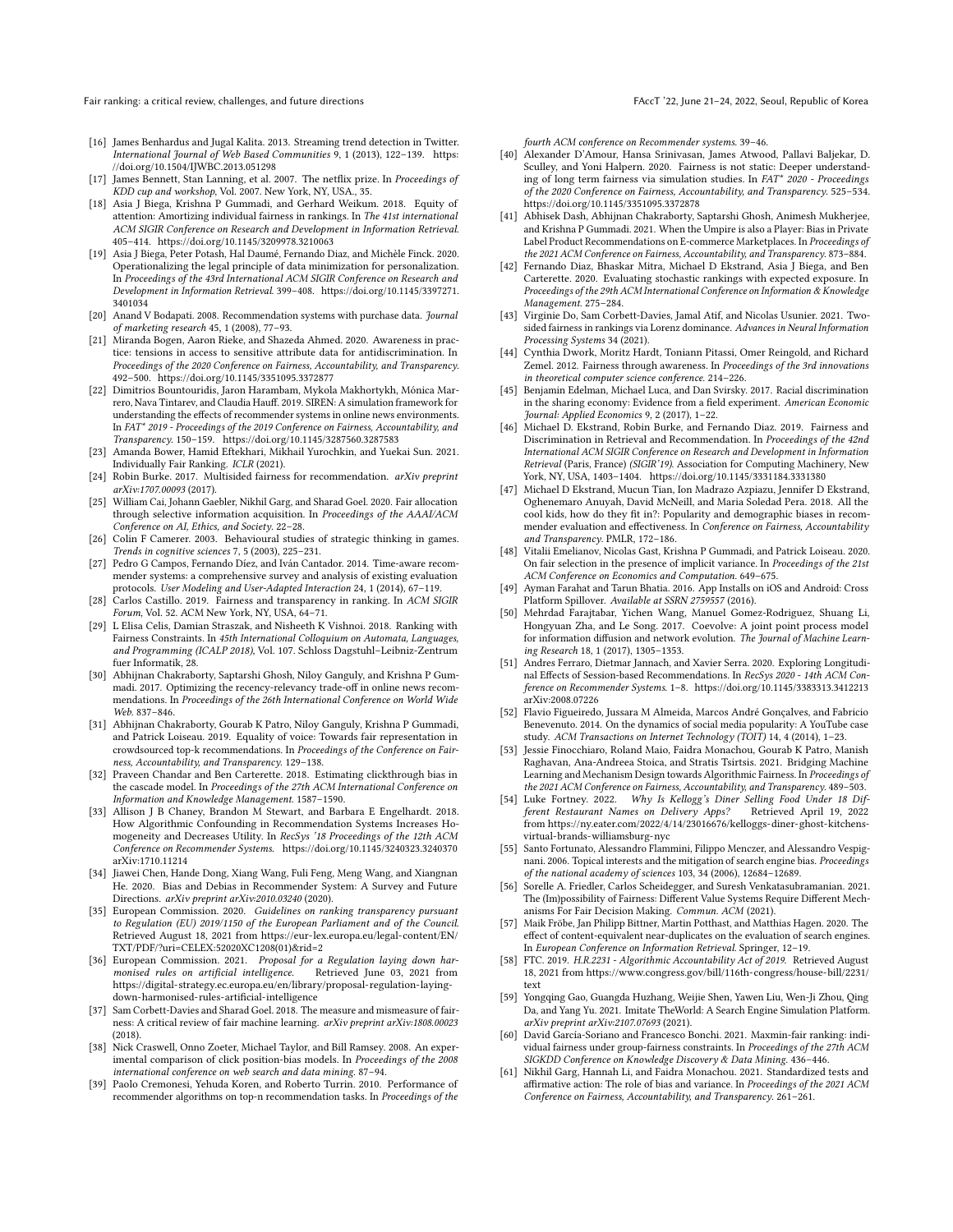- <span id="page-11-27"></span>[62] Yingqiang Ge, Shuchang Liu, Ruoyuan Gao, Yikun Xian, Yunqi Li, Xiangyu Zhao, Changhua Pei, Fei Sun, Junfeng Ge, Wenwu Ou, et al. 2021. Towards Long-term Fairness in Recommendation. WSDM (2021).
- <span id="page-11-50"></span>[63] Timnit Gebru, Jamie Morgenstern, Briana Vecchione, Jennifer Wortman Vaughan, Hanna Wallach, Hal Daumé, and Kate Crawford. 2018. Datasheets for Datasets. (2018).<https://doi.org/10.1145/3458723> arXiv[:1803.09010](https://arxiv.org/abs/1803.09010)
- <span id="page-11-2"></span>[64] Sahin Cem Geyik, Stuart Ambler, and Krishnaram Kenthapadi. 2019. Fairnessaware ranking in search & recommendation systems with application to linkedin talent search. In Proceedings of the 25th ACM SIGKDD International Conference on Knowledge Discovery & Data Mining. 2221–2231.
- <span id="page-11-26"></span>[65] Avijit Ghosh, Ritam Dutt, and Christo Wilson. 2021. When Fair Ranking Meets Uncertain Inference. (2021).
- <span id="page-11-18"></span>[66] Oana Goga, Giridhari Venkatadri, and Krishna P Gummadi. 2015. The doppelganger bot attack: Exploring identity impersonation in online social networks. In Proceedings of the 2015 internet measurement conference. 141–153.
- <span id="page-11-32"></span>[67] Carlos A Gomez-Uribe and Neil Hunt. 2015. The netflix recommender system: Algorithms, business value, and innovation. ACM Transactions on Management Information Systems (TMIS) 6, 4 (2015), 1–19.
- <span id="page-11-30"></span>[68] Laura A Granka, Thorsten Joachims, and Geri Gay. 2004. Eye-tracking analysis of user behavior in WWW search. In Proceedings of the 27th annual international ACM SIGIR conference on Research and development in information retrieval. 478–479.
- <span id="page-11-42"></span>[69] Bryan T Grenfell, Ottar N Bjørnstad, and Jens Kappey. 2001. Travelling waves and spatial hierarchies in measles epidemics. Nature 414, 6865 (2001), 716–723.
- <span id="page-11-41"></span>[70] Ruocheng Guo, Lu Cheng, Jundong Li, P Richard Hahn, and Huan Liu. 2020. A survey of learning causality with data: Problems and methods. ACM Computing Surveys (CSUR) 53, 4 (2020), 1–37.
- <span id="page-11-3"></span>[71] Wenshuo Guo, Karl Krauth, Michael Jordan, and Nikhil Garg. 2021. The Stereotyping Problem in Collaboratively Filtered Recommender Systems. In Equity and Access in Algorithms, Mechanisms, and Optimization. 1–10.
- <span id="page-11-23"></span>[72] Kristina Halvorson and Melissa Rach. 2012. Content Strategy for the Web: Content Strategy Web \_p2. New Riders.
- <span id="page-11-39"></span>[73] Mark S Handcock and Krista J Gile. 2010. Modeling social networks from sampled data. The Annals of Applied Statistics 4, 1 (2010), 5. [74] Steve Hanneke, Wenjie Fu, and Eric P Xing. 2010. Discrete temporal models of
- <span id="page-11-40"></span>social networks. Electronic journal of statistics 4 (2010), 585-605.
- <span id="page-11-43"></span>[75] F Maxwell Harper and Joseph A Konstan. 2015. The movielens datasets: History and context. Acm transactions on interactive intelligent systems (tiis) 5, 4 (2015),  $1 - 19.$
- <span id="page-11-35"></span>[76] Naieme Hazrati, Mehdi Elahi, and Francesco Ricci. 2020. Simulating the Impact of Recommender Systems on the Evolution of Collective Users' Choices. In Proceedings ofthe 31st ACM Conference on Hypertext and Social Media (HT'20). 207–212.<https://doi.org/10.1145/3372923.3404812>
- <span id="page-11-45"></span>[77] Sherry He, Brett Hollenbeck, and Davide Proserpio. 2021. The market for fake reviews. Available at SSRN 3664992 (2021).
- <span id="page-11-9"></span>[78] Dustin Hillard, Stefan Schroedl, Eren Manavoglu, Hema Raghavan, and Chirs Leggetter. 2010. Improving ad relevance in sponsored search. In Proceedings of the third ACM international conference on Web search and data mining. 361–370.
- <span id="page-11-16"></span>[79] Donna L Hoffman and Marek Fodor. 2010. Can you measure the ROI of your social media marketing? MIT Sloan management review 52, 1 (2010), 41.
- <span id="page-11-11"></span>[80] Russell Holly. 2012. The Play Store. In Taking Your Android Tablets to the Max. Springer, 71–88.
- <span id="page-11-34"></span>[81] Yujing Hu, Qing Da, Anxiang Zeng, Yang Yu, and Yinghui Xu. 2018. Reinforcement learning to rank in e-commerce search engine: Formalization, analysis, and application. In Proceedings of the 24th ACM SIGKDD International Conference on Knowledge Discovery & Data Mining. 368–377.
- <span id="page-11-4"></span>[82] Dietmar Jannach and Christine Bauer. 2020. Escaping the McNamara Fallacy: Toward More Impactful Recommender Systems Research. AI Magazine 41, 4 (2020), 79–95.<https://doi.org/10.1609/aimag.v41i4.5312>
- <span id="page-11-14"></span>[83] Bernard J Jansen and Paulo R Molina. 2006. The effectiveness of Web search engines for retrieving relevant ecommerce links. Information Processing & Management 42, 4 (2006), 1075–1098.
- <span id="page-11-5"></span>[84] Kalervo Järvelin and Jaana Kekäläinen. 2002. Cumulated gain-based evaluation of IR techniques. ACM Transactions on Information Systems (TOIS) 20, 4 (2002), 422–446.
- <span id="page-11-6"></span>[85] Kalervo Järvelin and Jaana Kekäläinen. 2017. IR evaluation methods for retrieving highly relevant documents. In ACM SIGIR Forum, Vol. 51. ACM New York, NY, USA, 243–250.
- <span id="page-11-29"></span><span id="page-11-8"></span>[86] Thorsten Joachims, Laura Granka, Bing Pan, Helene Hembrooke, and Geri Gay. 2017. Accurately interpreting clickthrough data as implicit feedback. In ACM SIGIR Forum, Vol. 51. Acm New York, NY, USA, 4–11.
- <span id="page-11-49"></span>[87] Thorsten Joachims, Adith Swaminathan, and Tobias Schnabel. 2017. Unbiased learning-to-rank with biased feedback. In Proceedings of the Tenth ACM International Conference on Web Search and Data Mining. 781–789.
- <span id="page-11-28"></span><span id="page-11-15"></span>[88] Kwon Jung, Yoon C Cho, and Sun Lee. 2014. Online shoppers' response to price comparison sites. Journal of Business Research 67, 10 (2014), 2079–2087.
- <span id="page-11-17"></span>[89] Roger A Kerin, P Rajan Varadarajan, and Robert A Peterson. 1992. First-mover advantage: A synthesis, conceptual framework, and research propositions. Journal of marketing 56, 4 (1992), 33–52.
- <span id="page-11-47"></span>[90] Bernard Koch, Alex Hanna, Emily Denton, and Jacob Foster. 2021. Reduced, Reused and Recycled: The Life of a Dataset in Machine Learning Research. In 35th Conference on Neural Information Processing Systems (NeurIPS 2021).
- <span id="page-11-33"></span>[91] Karl Krauth, Sarah Dean, Alex Zhao, Wenshuo Guo, Mihaela Curmei, Benjamin Recht, and Michael I Jordan. 2020. Do Offline Metrics Predict Online Performance in Recommender Systems? arXiv preprint arXiv:2011.07931 (2020).
- <span id="page-11-13"></span>[92] Haris Krijestorac, Rajiv Garg, and Vijay Mahajan. 2020. Cross-platform spillover effects in consumption of viral content: A quasi-experimental analysis using synthetic controls. Information Systems Research 31, 2 (2020), 449–472.
- <span id="page-11-25"></span>[93] Preethi Lahoti, Alex Beutel, Jilin Chen, Kang Lee, Flavien Prost, Nithum Thain, Xuezhi Wang, and Ed Chi. 2020. Fairness without Demographics through Adversarially Reweighted Learning. In 34th Conference on Neural Information Processing Systems. Curran Associates, Inc.
- <span id="page-11-10"></span>[94] Shiyang Lai and Ningyuan Fan. 2021. Understanding the attenuation of the accommodation recommendation spillover effect in view of spatial distance. Journal of the Association for Information Science and Technology (2021).
- <span id="page-11-19"></span>[95] Shyong K Lam and John Riedl. 2004. Shilling recommender systems for fun and profit. In Proceedings of the 13th international conference on World Wide Web.  $393 - 402$ .
- <span id="page-11-7"></span>[96] Julian Lamont and Christi Favor. 2017. Distributive Justice. In The Stanford Encyclopedia of Philosophy (winter 2017 ed.), Edward N. Zalta (Ed.). Metaphysics Research Lab, Stanford University.
- <span id="page-11-20"></span>[97] Bo Li, Yining Wang, Aarti Singh, and Yevgeniy Vorobeychik. 2016. Data poisoning attacks on factorization-based collaborative filtering. arXiv preprint arXiv:1608.08182 (2016).
- <span id="page-11-12"></span>[98] Chen Liang, Zhan Shi, and TS Raghu. 2019. The spillover of spotlight: Platform recommendation in the mobile app market. Information Systems Research 30, 4 (2019), 1296–1318.
- <span id="page-11-48"></span>[99] Lydia T Liu, Sarah Dean, Esther Rolf, Max Simchowitz, and Moritz Hardt. 2018. Delayed impact of fair machine learning. In International Conference on Machine Learning. PMLR, 3150–3158.
- <span id="page-11-46"></span><span id="page-11-44"></span><span id="page-11-38"></span><span id="page-11-37"></span><span id="page-11-36"></span><span id="page-11-31"></span><span id="page-11-24"></span><span id="page-11-22"></span><span id="page-11-21"></span><span id="page-11-1"></span><span id="page-11-0"></span>[100] Lydia T Liu, Nikhil Garg, and Christian Borgs. 2021. Strategic ranking. arXiv
	- preprint arXiv:2109.08240 (2021).<br>[101] Tie-Yan Liu. 2011. Learning to rank for information retrieval. (2011).
	- [102] Zhi Liu and Nikhil Garg. 2021. Test-Optional Policies: Overcoming Strategic Behavior and Informational Gaps. , Article 11 (2021), 13 pages. [https://doi.org/](https://doi.org/10.1145/3465416.3483293) [10.1145/3465416.3483293](https://doi.org/10.1145/3465416.3483293)
	- [103] Zeyang Liu, Yiqun Liu, Ke Zhou, Min Zhang, and Shaoping Ma. 2015. Influence of vertical result in web search examination. In Proceedings of the 38th International ACM SIGIR Conference on Research and Development in Information Retrieval. 193–202.
	- [104] Michael Luca. 2016. Reviews, reputation, and revenue: The case of Yelp. com. Com (March 15, 2016). Harvard Business School NOM Unit Working Paper 12-016 (2016).
	- [105] Michael Luca and Georgios Zervas. 2016. Fake it till you make it: Reputation, competition, and Yelp review fraud. Management Science 62, 12 (2016), 3412– 3427.
	- [106] Eli Lucherini, Matthew Sun, Amy Winecoff, and Arvind Narayanan. 2021. T-RECS: A simulation tool to study the societal impact of recommender systems. arXiv preprint arXiv:2107.08959 (2021).
	- [107] Masoud Mansoury, Himan Abdollahpouri, Mykola Pechenizkiy, Bamshad Mobasher, and Robin Burke. 2020. Feedback Loop and Bias Amplification in Recommender Systems. In CIKM'20: International Conference on Information and Knowledge Management. 2145–2148.<https://doi.org/10.1145/3340531.3412152> arXiv[:2007.13019](https://arxiv.org/abs/2007.13019)
	- [108] Brian McFee, Thierry Bertin-Mahieux, Daniel PW Ellis, and Gert RG Lanckriet. 2012. The million song dataset challenge. In Proceedings of the 21st International Conference on World Wide Web. 909–916.
	- [109] James McInerney, Ehtsham Elahi, Justin Basilico, Yves Raimond, and Tony Jebara. 2021. Accordion: A trainable simulator forlong-term interactive systems. In RecSys 2021 - 15th ACM Conference on Recommender Systems. 102–113. [https:](https://doi.org/10.1145/3460231.3474259) [//doi.org/10.1145/3460231.3474259](https://doi.org/10.1145/3460231.3474259)
	- [110] Ninareh Mehrabi, Fred Morstatter, Nripsuta Saxena, Kristina Lerman, and Aram Galstyan. 2019. A survey on bias and fairness in machine learning. arXiv preprint arXiv:1908.09635 (2019).
	- [111] Rishabh Mehrotra, James McInerney, Hugues Bouchard, Mounia Lalmas, and Fernando Diaz. 2018. Towards a fair marketplace: Counterfactual evaluation of the trade-off between relevance, fairness  $\&$  satisfaction in recommendation systems. In Proceedings of the 27th acm international conference on information and knowledge management. 2243–2251.
	- [112] Ali Mesbah, Arie Van Deursen, and Stefan Lenselink. 2012. Crawling Ajax-based web applications through dynamic analysis of user interface state changes. ACM Transactions on the Web (TWEB) 6, 1 (2012), 1–30.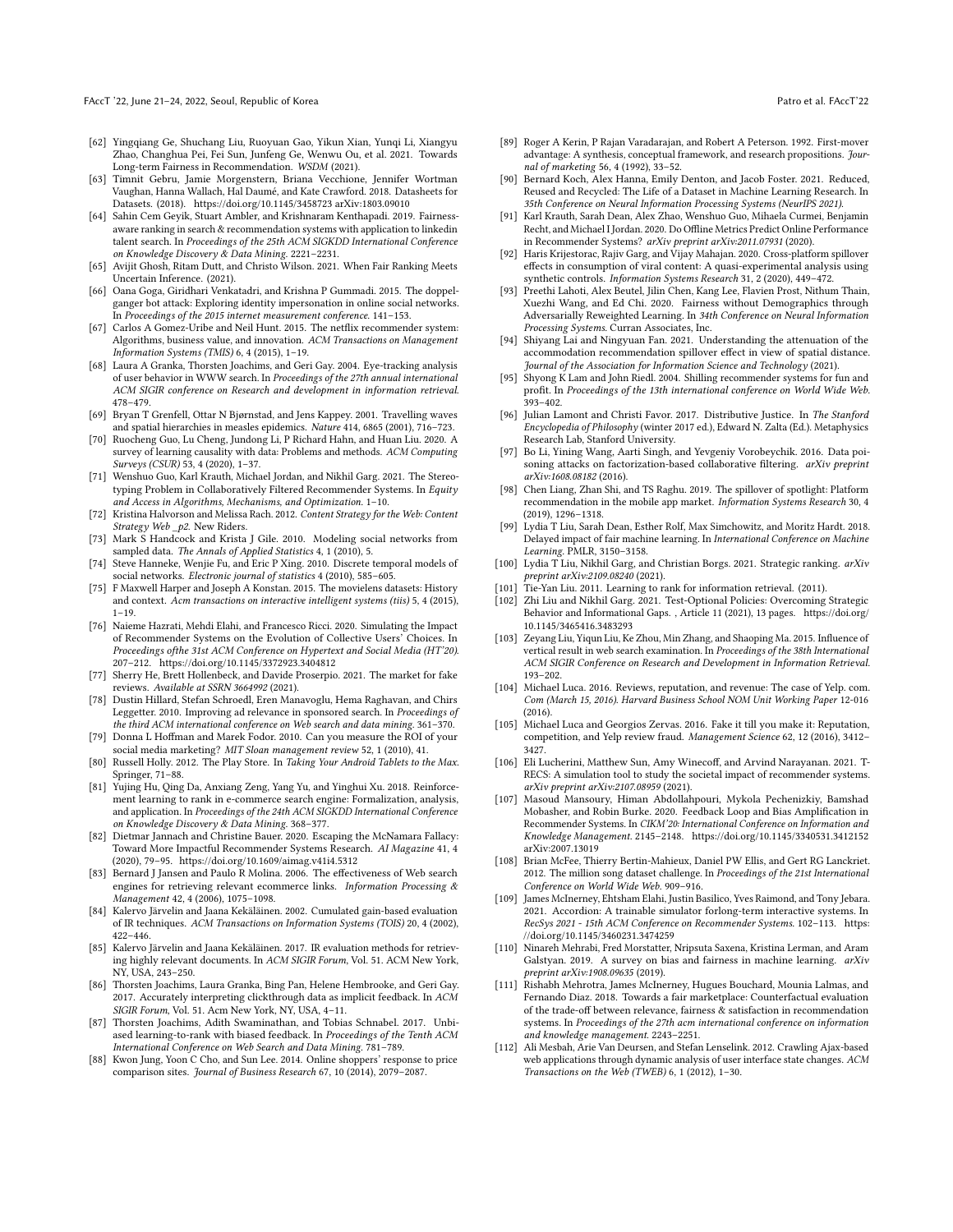Fair ranking: a critical review, challenges, and future directions FACCT '22, June 21–24, 2022, Seoul, Republic of Korea

- <span id="page-12-30"></span>[113] Jacob Metcalf, Emanuel Moss, Elizabeth Anne Watkins, Ranjit Singh, and Madeleine Clare Elish. 2021. Algorithmic Impact Assessments and Accountability: The Co-construction of Impacts. In FAccT 2021 - Proceedings of the 2021 Conference on Fairness, Accountability, and Transparency. 735–746.
- <span id="page-12-42"></span>[114] Milagros Miceli, Tianling Yang, Laurens Naudts, Martin Schuessler, Diana Serbanescu, and Alex Hanna. 2021. Documenting computer vision datasets: An invitation to reflexive data practices. FAccT 2021 - Proceedings of the 2021 ACM Conference on Fairness, Accountability, and Transparency (2021), 161–172. <https://doi.org/10.1145/3442188.3445880>
- <span id="page-12-0"></span>[115] Shira Mitchell, Eric Potash, Solon Barocas, Alexander D'Amour, and Kristian Lum. 2021. Algorithmic fairness: Choices, assumptions, and definitions. Annual Review of Statistics and Its Application 8 (2021), 141–163. [https://doi.org/10.](https://doi.org/10.1146/annurev-statistics-042720-125902) [1146/annurev-statistics-042720-125902](https://doi.org/10.1146/annurev-statistics-042720-125902)
- <span id="page-12-17"></span>[116] Martin Mladenov, Elliot Creager, Omer Ben-Porat, Kevin Swersky, Richard Zemel, and Craig Boutilier. 2020. Optimizing long-term social welfare in recommender systems: A constrained matching approach. In International Conference on Machine Learning. PMLR, 6987–6998.
- <span id="page-12-35"></span>[117] Martin Mladenov, Chih-Wei Hsu, Vihan Jain, Eugene Ie, Christopher Colby, Nicolas Mayoraz, Hubert Pham, Dustin Tran, Ivan Vendrov, and Craig Boutilier. 2021. RecSim NG: Toward Principled Uncertainty Modeling for Recommender Ecosystems. (2021). arXiv[:2103.08057](https://arxiv.org/abs/2103.08057)<http://arxiv.org/abs/2103.08057>
- <span id="page-12-12"></span>[118] Wendy W Moe and Peter S Fader. 2004. Dynamic conversion behavior at e-commerce sites. Management Science 50, 3 (2004), 326–335.
- <span id="page-12-25"></span>[119] Arash Molavi Kakhki, Chloe Kliman-Silver, and Alan Mislove. 2013. Iolaus: Securing online content rating systems. In Proceedings of the 22nd international conference on World Wide Web. 919–930.
- <span id="page-12-13"></span>[120] Faidra Georgia Monachou and Itai Ashlagi. 2019. Discrimination in online markets: Effects of social bias on learning from reviews and policy design. Advances in Neural Information Processing Systems 32 (2019), 2145–2155.
- <span id="page-12-7"></span>[121] Aadi Swadipto Mondal, Rakesh Bal, Sayan Sinha, and Gourab K Patro. 2021. Two-Sided Fairness in Non-Personalised Recommendations. In Proceedings of the AAAI Conference on Artificial Intelligence, Vol. 35. 15851–15852.
- <span id="page-12-11"></span>[122] Marco Morik, Ashudeep Singh, Jessica Hong, and Thorsten Joachims. 2020. Controlling fairness and bias in dynamic learning-to-rank. In Proceedings of the 43rd International ACM SIGIR Conference on Research and Development in Information Retrieval. 429–438.
- <span id="page-12-32"></span>[123] Tien T. Nguyen, Pik-Mai Hui, F. Maxwell Harper, Loren Terveen, and Joseph A. Konstan. 2014. Exploring the Filter Bubble: The Effect of Using Recommender Systems on Content Diversity. In Proceedings of the 23rd international conference on World wide web -  $WWW$  <sup>'</sup>14. 677–686.
- <span id="page-12-41"></span>[124] NIST. 2004. TREC Data. [https://trec.nist.gov/data.html.](https://trec.nist.gov/data.html) [Online; accessed May-2022].
- <span id="page-12-24"></span>[125] Giorgio Maria Di Nunzio, Alessandro Fabris, Gianmaria Silvello, and Gian Antonio Susto. 2021. Incentives for Item Duplication Under Fair Ranking Policies. In International Workshop on Algorithmic Bias in Search and Recommendation. Springer, 64–77.
- <span id="page-12-44"></span>[126] European Commission Independent High-Level Expert Group on Artificial Intelligence. 2019. Ethics Guidelines for Trustworthy AI. Retrieved August 10, 2021 from [https://ec.europa.eu/newsroom/dae/document.cfm?doc\\_id=60419](https://ec.europa.eu/newsroom/dae/document.cfm?doc_id=60419)
- <span id="page-12-28"></span>[127] Harrie Oosterhuis and Maarten de Rijke. 2018. Ranking for relevance and display preferences in complex presentation layouts. In The 41st International ACM SIGIR Conference on Research & Development in Information Retrieval. 845–854.
- <span id="page-12-8"></span>[128] Gourab K Patro, Arpita Biswas, Niloy Ganguly, Krishna P Gummadi, and Abhijnan Chakraborty. 2020. Fairrec: Two-sided fairness for personalized recommendations in two-sided platforms. In Proceedings of The Web Conference 2020. 1194–1204.
- <span id="page-12-33"></span>[129] Gourab K Patro, Abhijnan Chakraborty, Ashmi Banerjee, and Niloy Ganguly. 2020. Towards safety and sustainability: Designing local recommendations for post-pandemic world. In Fourteenth ACM Conference on Recommender Systems. 358–367.
- <span id="page-12-27"></span>[130] Gourab K Patro, Abhijnan Chakraborty, Niloy Ganguly, and Krishna Gummadi. 2020. Incremental fairness in two-sided market platforms: on smoothly updating recommendations. In Proceedings of the AAAI Conference on Artificial Intelligence, Vol. 34. 181–188.
- <span id="page-12-19"></span>[131] Michael J Pazzani and Daniel Billsus. 2007. Content-based recommendation systems. In The adaptive web. Springer, 325–341.
- <span id="page-12-20"></span>[132] Edward L Platt, Rahul Bhargava, and Ethan Zuckerman. 2015. The international affiliation network of YouTube trends. In Ninth International AAAI Conference on Web and Social Media.
- <span id="page-12-5"></span>[133] Pearl Pu, Li Chen, and Rong Hu. 2011. A user-centric evaluation framework for recommender systems. In Proceedings of the fifth ACM conference on Recommender systems. 157–164.
- <span id="page-12-38"></span>[134] Kira Radinsky, Krysta M Svore, Susan T Dumais, Milad Shokouhi, Jaime Teevan, Alex Bocharov, and Eric Horvitz. 2013. Behavioral dynamics on the web: Learning, modeling, and prediction. ACM Transactions on Information Systems (TOIS) 31, 3 (2013), 1–37.
- <span id="page-12-26"></span>[135] Nimrod Raifer, Fiana Raiber, Moshe Tennenholtz, and Oren Kurland. 2017. Information retrieval meets game theory: The ranking competition between documents' authors. In Proceedings of the 40th International ACM SIGIR Conference on Research and Development in Information Retrieval. 465–474.
- <span id="page-12-21"></span>[136] Manav Raj. 2021. Friends in High Places: Demand Spillovers and Competition on Digital Platforms. Available at SSRN 3843249 (2021).
- <span id="page-12-31"></span>[137] Dillon Reisman, Jason Schultz, Kate Crawford, and Meredith Whittaker. 2018. Algorithmic impact assessments: A practical framework for public agency accountability. AI Now Institute April (2018), 22. [https://ainowinstitute.org/](https://ainowinstitute.org/aiareport2018.pdf) [aiareport2018.pdf](https://ainowinstitute.org/aiareport2018.pdf)
- <span id="page-12-18"></span>[138] Rejoiner. 2018. The Amazon Recommendations Secret to Selling More Online. (2018).
- <span id="page-12-10"></span>[139] Marco Tulio Ribeiro, Anisio Lacerda, Edleno Silva, D E Moura, Edleno Silva De Moura, Itamar Hata, Adriano Veloso, and Nivio Zi. 2013. Multi-Objective Pareto-Efficient Approaches for Recommender Systems. ACM Trans. Intell. Syst. Technol 9, 1 (2013).<https://doi.org/10.1145/2629350>
- <span id="page-12-6"></span>[140] Stephen E Robertson. 1977. The probability ranking principle in IR. Journal of documentation (1977).
- <span id="page-12-36"></span>[141] David Rohde, Stephen Bonner, Travis Dunlop, Flavian Vasile, and Alexandros Karatzoglou. 2018. RecoGym: A Reinforcement Learning Environment for the problem of Product Recommendation in Online Advertising. (2018). arXiv[:1808.00720](https://arxiv.org/abs/1808.00720)<http://arxiv.org/abs/1808.00720>
- <span id="page-12-15"></span>[142] Matthew J Salganik and Duncan J Watts. 2008. Leading the herd astray: An experimental study of self-fulfilling prophecies in an artificial cultural market. Social psychology quarterly 71, 4 (2008),  $338-355$ .
- <span id="page-12-34"></span>[143] Marlesson R. O. Santana, Luckeciano C. Melo, Fernando H. F. Camargo, Bruno Brandão, Anderson Soares, Renan M. Oliveira, and Sandor Caetano. 2020. MARS-Gym: A Gym framework to model, train, and evaluate Recommender Systems for Marketplaces. In 2020 International Conference on Data Mining Workshops (ICDMW). 189–197.<https://doi.org/10.1109/ICDMW51313.2020.00035>
- <span id="page-12-29"></span>[144] Piotr Sapiezynski, Wesley Zeng, Ronald E Robertson, Alan Mislove, and Christo Wilson. 2019. Quantifying the Impact of User Attention on Fair Group Representation in Ranked Lists. In Companion Proceedings of The 2019 World Wide Web Conference. 553–562.
- <span id="page-12-22"></span>[145] Murugesan Saravanakumar and T SuganthaLakshmi. 2012. Social media marketing. Life science journal 9, 4 (2012), 4444–4451.
- <span id="page-12-43"></span>[146] Morgan Klaus Scheuerman, Alex Hanna, and Emily Denton. 2021. Do Datasets Have Politics? Disciplinary Values in Computer Vision Dataset Development. Proceedings of the ACM on Human-Computer Interaction 5, CSCW2 (2021), 1–37. <https://doi.org/10.1145/3476058> arXiv[:2108.04308](https://arxiv.org/abs/2108.04308)
- <span id="page-12-39"></span>[147] Tobias Schnabel, Adith Swaminathan, Ashudeep Singh, Navin Chandak, and Thorsten Joachims. 2016. Recommendations as treatments: Debiasing learning and evaluation. In international conference on machine learning. PMLR, 1670– 1679.
- <span id="page-12-4"></span>[148] Andrew D. Selbst, Danah Boyd, Sorelle A. Friedler, Suresh Venkatasubramanian, and Janet Vertesi. 2018. Fairness and Abstraction in Sociotechnical Systems. In ACM Conference on Fairness, Accountability, and Transparency (FAccT), Vol. 1. 59–68.<https://doi.org/10.1145/3287560.3287598>
- <span id="page-12-40"></span>[149] Amit Sharma, Jake M Hofman, and Duncan J Watts. 2015. Estimating the causal impact of recommendation systems from observational data. In Proceedings of the Sixteenth ACM Conference on Economics and Computation. 453–470.
- <span id="page-12-37"></span>[150] Jing-Cheng Shi, Yang Yu, Qing Da, Shi-Yong Chen, and An-Xiang Zeng. 2019. Virtual-taobao: Virtualizing real-world online retail environment for reinforcement learning. In Proceedings of the AAAI Conference on Artificial Intelligence, Vol. 33. 4902–4909.
- <span id="page-12-1"></span>[151] Ashudeep Singh and Thorsten Joachims. 2018. Fairness of exposure in rankings. In Proceedings of the 24th ACM SIGKDD International Conference on Knowledge Discovery & Data Mining. 2219–2228.
- <span id="page-12-9"></span>[152] Till Speicher, Hoda Heidari, Nina Grgic-Hlaca, Krishna P Gummadi, Adish Singla, Adrian Weller, and Muhammad Bilal Zafar. 2018. A unified approach to quantifying algorithmic unfairness: Measuring individual &group unfairness via inequality indices. In Proceedings of the 24th ACM SIGKDD International Conference on Knowledge Discovery & Data Mining. 2239–2248.
- <span id="page-12-16"></span>[153] Harald Steck. 2011. Item popularity and recommendation accuracy. In Proceedings of the fifth ACM conference on Recommender systems. 125–132.
- <span id="page-12-3"></span>[154] Tom Sühr, Asia J Biega, Meike Zehlike, Krishna P Gummadi, and Abhijnan Chakraborty. 2019. Two-sided fairness for repeated matchings in two-sided markets: A case study of a ride-hailing platform. In Proceedings of the 25th ACM SIGKDD International Conference on Knowledge Discovery & Data Mining. 3082–3092.
- <span id="page-12-14"></span>[155] Tom Sühr, Sophie Hilgard, and Himabindu Lakkaraju. 2020. Does Fair Ranking Improve Minority Outcomes? Understanding the Interplay of Human and Algorithmic Biases in Online Hiring. arXiv preprint arXiv:2012.00423 (2020).
- <span id="page-12-2"></span>[156] Özge Sürer, Robin Burke, and Edward C Malthouse. 2018. Multistakeholder recommendation with provider constraints. In Proceedings of the 12th ACM Conference on Recommender Systems. 54–62.
- <span id="page-12-23"></span>[157] Moshe Tennenholtz and Oren Kurland. 2019. Rethinking search engines and recommendation systems: a game theoretic perspective. Commun. ACM 62, 12